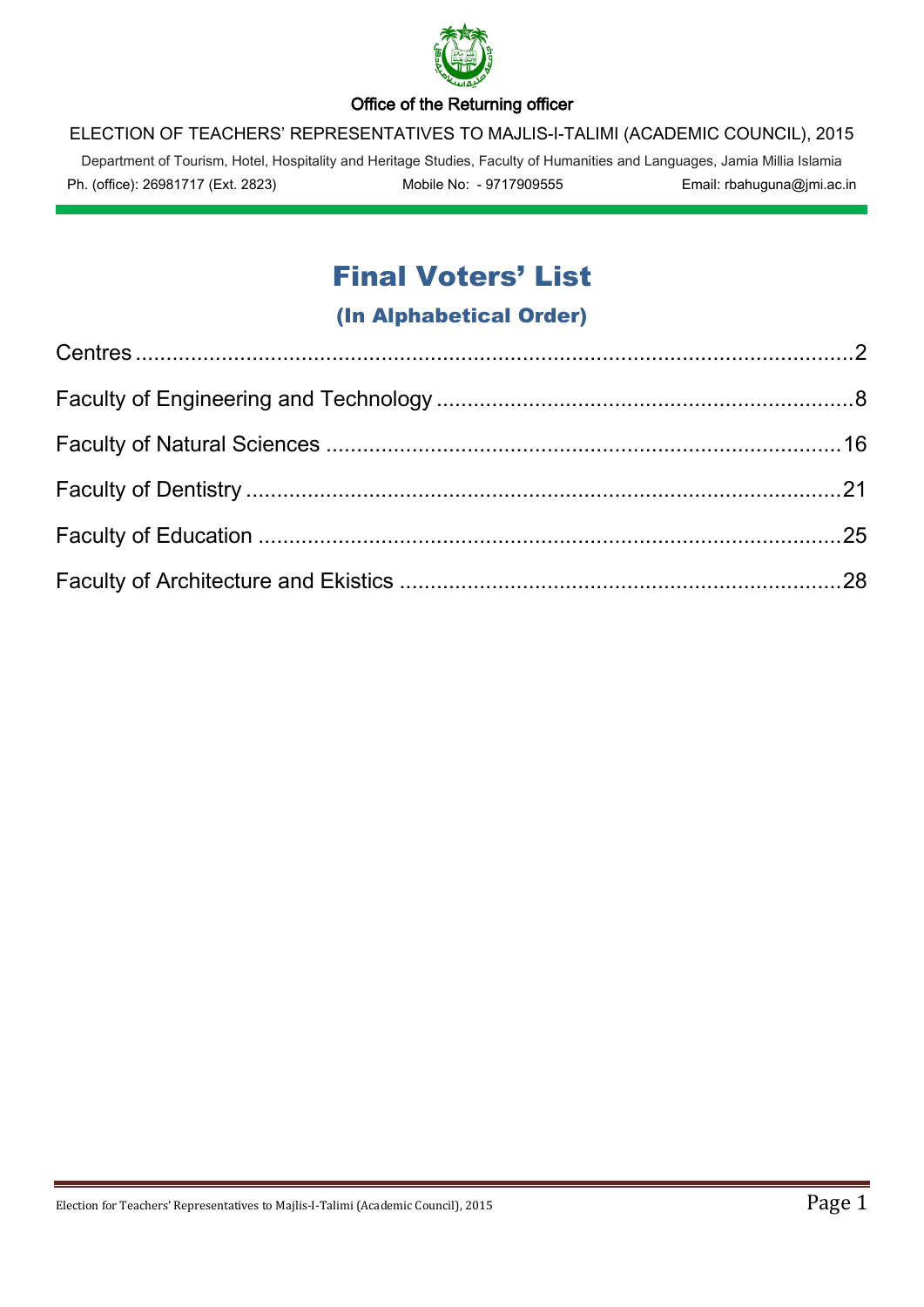# Centres

| S. No. | Name of the Teacher   | Centre                                                  |
|--------|-----------------------|---------------------------------------------------------|
| 1.     | Abuzar Khairi         | MMAJ Academy of International Studies                   |
| 2.     | Adila Parveen         | Centre Physiotherapy and Rehabilitation Science         |
| 3.     | <b>Ahmad Sohaib</b>   | Centre for Comparative Religions & Civilizations        |
| 4.     | Ajay Darshan Behera   | MMAJ Academy of International Studies                   |
| 5.     | Ajay Kumar Prasad     | Centre for European Latin Studies                       |
| 6.     | Aliva Mishra          | <b>MMAJ Academy of International Studies</b>            |
| 7.     | Amirul Hasan Ansari   | <b>Centre for Management Studies</b>                    |
| 8.     | Anisur Rehman         | <b>UGC- Human Resource Development Centre</b>           |
| 9.     | Anjan Ananda Sen      | <b>Centre for Theoretical Physics</b>                   |
| 10.    | Ansari Zubaida        | Centre for Interdisciplinary Research in Basic Sciences |
| 11.    | Asimul Islam          | Centre for Interdisciplinary Research in Basic Sciences |
| 12.    | Athikho Kaisii        | Centre for Culture, Media and Governance                |
| 13.    | <b>Atul Sinha</b>     | <b>AJK Mass Communication Research Centre</b>           |
| 14.    | Azra Razzack          | Dr. K.R.Narayanan Centre for Dalit & Minorities Studies |
| 15.    | Bijay Ketan Pratihari | MMAJ Academy of International Studies                   |
| 16.    | <b>Biswajit Das</b>   | Centre for Culture, Media and Governance                |
| 17.    | <b>Etee Bahadur</b>   | Centre for Jawaharlal Nehru Studies                     |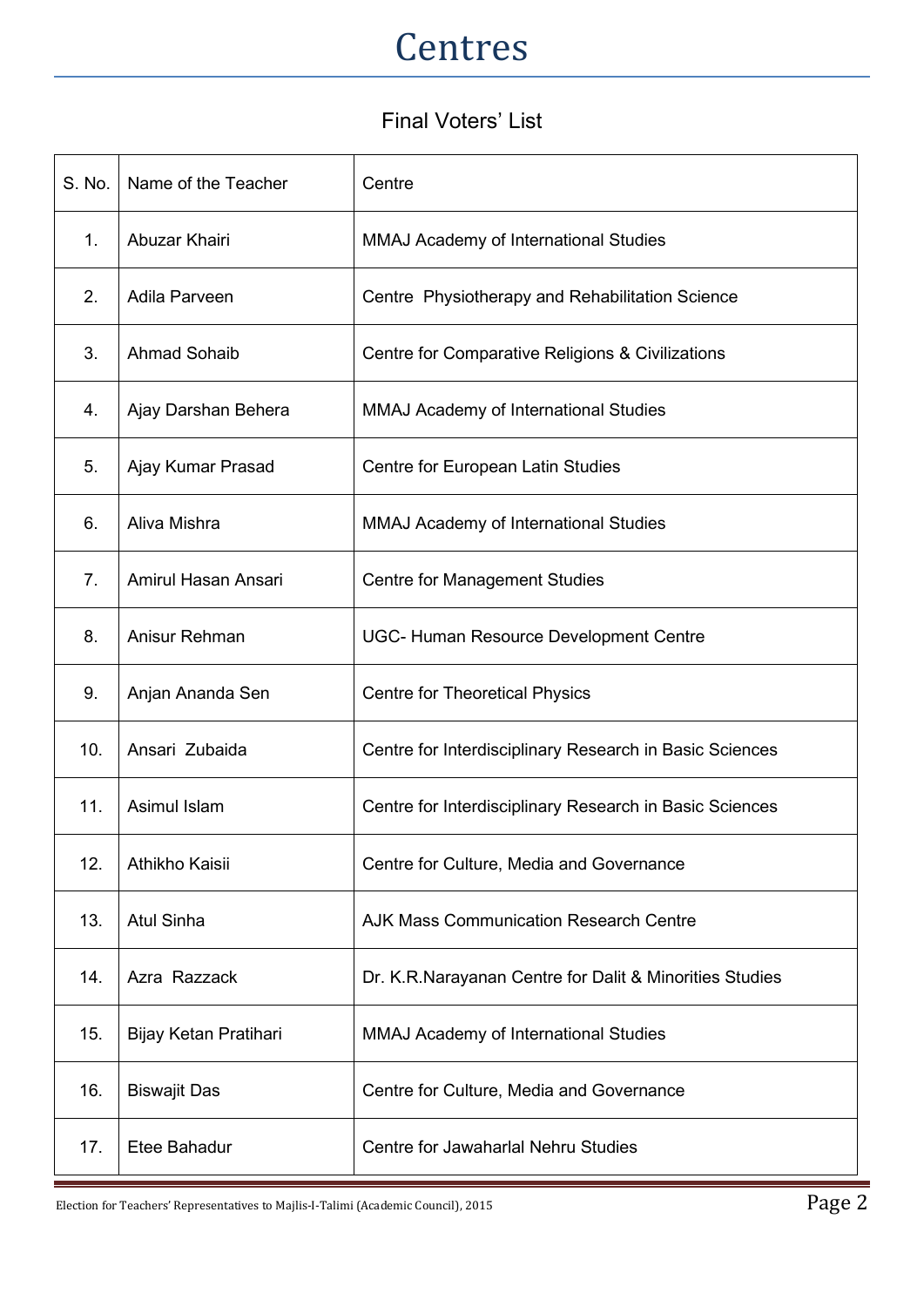| 18. | Fareeda Athar            | Centre for Interdisciplinary Research in Basic Sciences     |
|-----|--------------------------|-------------------------------------------------------------|
| 19. | <b>Farhat Basir Khan</b> | <b>AJK Mass Communication Research Centre</b>               |
| 20. | Fathima N                | <b>AJK Mass Communication Research Centre</b>               |
| 21. | Furqan Qamar             | <b>Centre for Management Studies</b>                        |
| 22. | Ghanznfar Ali            | Centre for Professional Development of Urdu Medium Teachers |
| 23. | Ghulam Mohammad Shah     | <b>MMAJ Academy of International Studies</b>                |
| 24. | Ghyasur Rahman Syed      | <b>AJK Mass Communication Research Centre</b>               |
| 25. | Hemayun Akhtar Nazmi     | <b>Centre for West Asian Studies</b>                        |
| 26. | Jamal Ali Moiz           | Centre Physiotherapy and Rehabilitation Science             |
| 27. | Javed Ahmad Khan         | <b>Centre for West Asian Studies</b>                        |
| 28. | K. Kokho                 | Centre for North East Studies and Policy Research           |
| 29. | Kaushikee                | Nelson Mandela Centre for Peace & Conflict Resolution       |
| 30. | Kavita Chauhan           | <b>Centre for Management Studies</b>                        |
| 31. | Krishna Sankar Kusuma    | <b>AJK Mass Communication Research Centre</b>               |
| 32. | Kunnath Simen Annie Mary | Centre for Comparative Religions & Civilizations            |
| 33. | M. Amarjeet Singh        | Centre for North East Studies and Policy Research           |
| 34. | M. Amin Usta             | <b>Centre for Management Studies</b>                        |
| 35. | Majumi Mohammad Noohu    | Centre Physiotherapy and Rehabilitation Science             |
| 36. | Manisha Sethi            | Centre for Comparative Religions & Civilizations            |
| 37. | Mateen Ahmad             | <b>AJK Mass Communication Research Centre</b>               |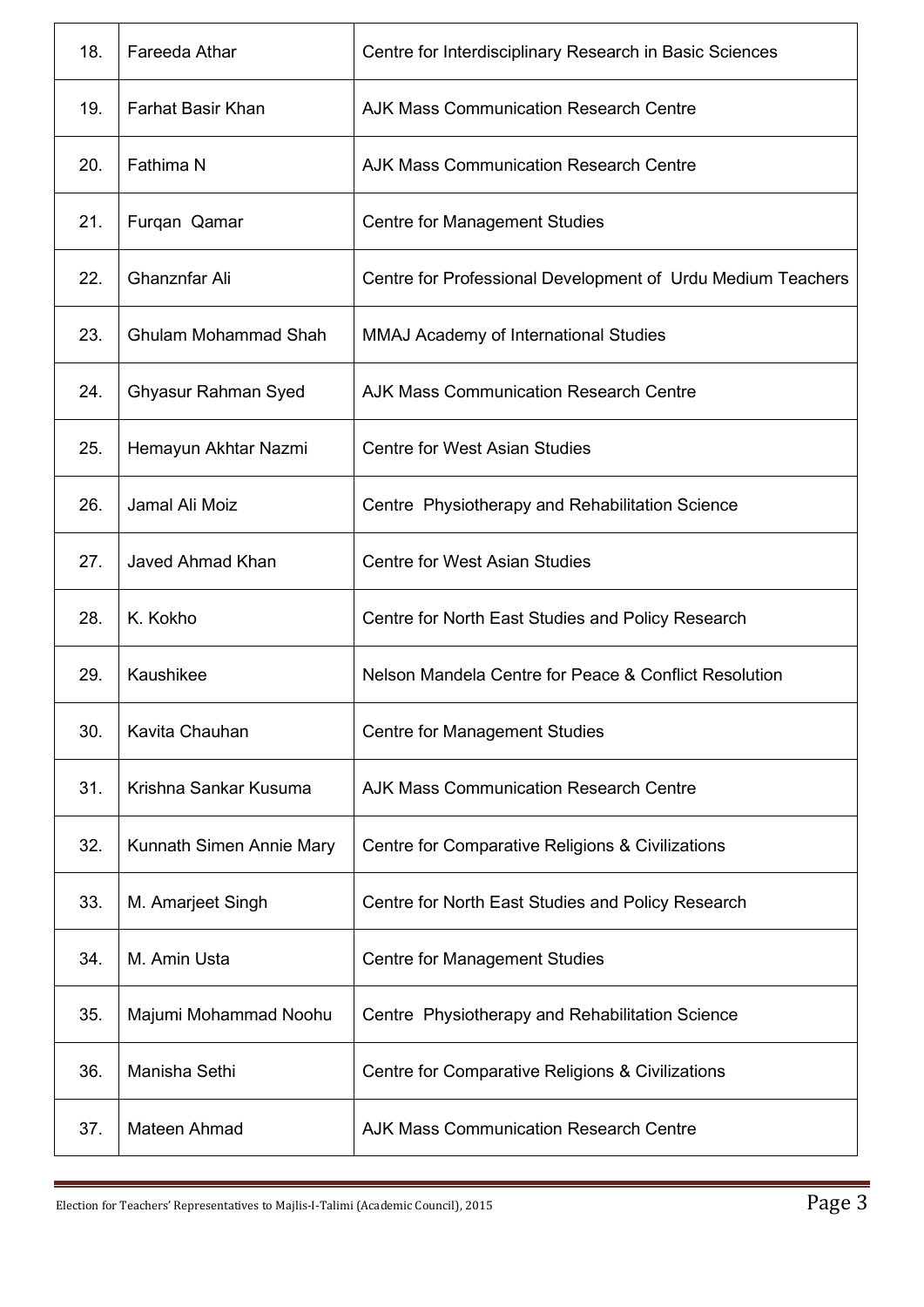| 38. | Mathew Joseph C             | <b>MMAJ Academy of International Studies</b>             |
|-----|-----------------------------|----------------------------------------------------------|
| 39. | Md. Imtaiyaz Hassan         | Centre for Interdisciplinary Research in Basic Sciences  |
| 40. | Meher Fatima Hussain        | Dr. K.R. Narayanan Centre for Dalit & Minorities Studies |
| 41. | Moazzam Hussain Khan        | Centre Physiotherapy and Rehabilitation Science          |
| 42. | Mohammad Kasim              | <b>AJK Mass Communication Research Centre</b>            |
| 43. | Mohammad Ejaz Husain        | Centre Physiotherapy and Rehabilitation Science          |
| 44. | Mohammad Faizullah Khan     | Centre for European Latin Studies                        |
| 45. | Mohammad Obaid Siddiqui     | <b>AJK Mass Communication Research Centre</b>            |
| 46. | <b>Mohammad Sami</b>        | <b>Centre for Theoretical Physics</b>                    |
| 47. | <b>Mohammad Sohrab</b>      | <b>MMAJ Academy of International Studies</b>             |
| 48. | Mohammed Mujtaba Khan       | Dr. K.R. Narayanan Centre for Dalit & Minorities Studies |
| 49. | Mujib Alam                  | MMAJ Academy of International Studies                    |
| 50. | Mulamparambil Hussain Ilias | India Arab Culture Centre                                |
| 51. | Naazish Husaini             | <b>AJK Mass Communication Research Centre</b>            |
| 52. | Narender Kumar              | Dr. K.R. Narayanan Centre for Dalit & Minorities Studies |
| 53. | Nasir Raza Khan             | MMAJ Academy of International Studies                    |
| 54. | Noorin Khan                 | Centre for European Latin Studies                        |
| 55. | Padmanabh Samarendra        | Dr. K.R. Narayanan Centre for Dalit & Minorities Studies |
| 56. | Pankaj Kumar Gupta          | <b>Centre for Management Studies</b>                     |
| 57. | Pragati Bhalla              | <b>AJK Mass Communication Research Centre</b>            |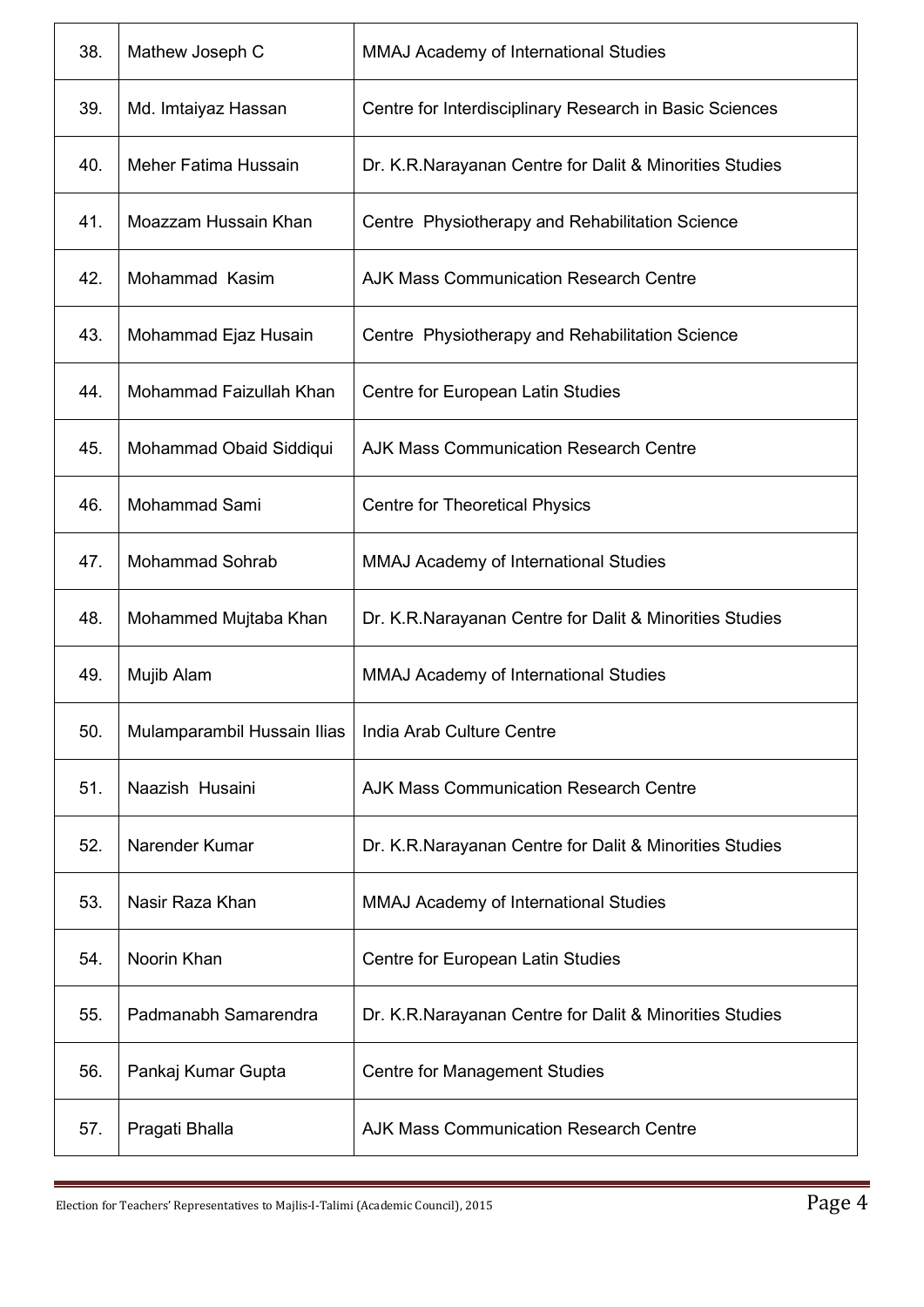| 58. | Prashant Negi          | Dr. K.R. Narayanan Centre for Dalit & Minorities Studies |
|-----|------------------------|----------------------------------------------------------|
| 59. | R.K. Brojen Singh      | Centre for Interdisciplinary Research in Basic Sciences  |
| 60. | Rachna Kishor Gedam    | <b>Centre for Management Studies</b>                     |
| 61. | Rahela Farooqi         | <b>Centre for Management Studies</b>                     |
| 62. | Rahul Ramagundam       | Dr. K.R.Narayanan Centre for Dalit & Minorities Studies  |
| 63. | Rajan Patel            | Centre for Interdisciplinary Research in Basic Sciences  |
| 64. | Rashmi Doraiswamy      | MMAJ Academy of International Studies                    |
| 65. | Rathin Adhikari        | <b>Centre for Theoretical Physics</b>                    |
| 66. | Ravins                 | Centre for Interdisciplinary Research in Basic Sciences  |
| 67. | Rohit Bajaj            | Centre for European Latin Studies                        |
| 68. | Romana Ishrat          | Centre for Interdisciplinary Research in Basic Sciences  |
| 69. | Sabeena Gadihoke       | <b>AJK Mass Communication Research Centre</b>            |
| 70. | Sabiha Alam            | MMAJ Academy of International Studies                    |
| 71. | Sabiha Anjum Zaidi     | Jamia Premchand Archive                                  |
| 72. | Sabina Kidwai          | <b>AJK Mass Communication Research Centre</b>            |
| 73. | Saif Siddiqui          | <b>Centre for Management Studies</b>                     |
| 74. | Saima Saeed            | Centre for Culture, Media and Governance                 |
| 75. | Saiyed Wajid Ali       | <b>Centre for Management Studies</b>                     |
| 76. | Sameena Hameed         | India Arab Culture Centre                                |
| 77. | Sameena Hasan Siddiqui | Centre for Comparative Religions & Civilizations         |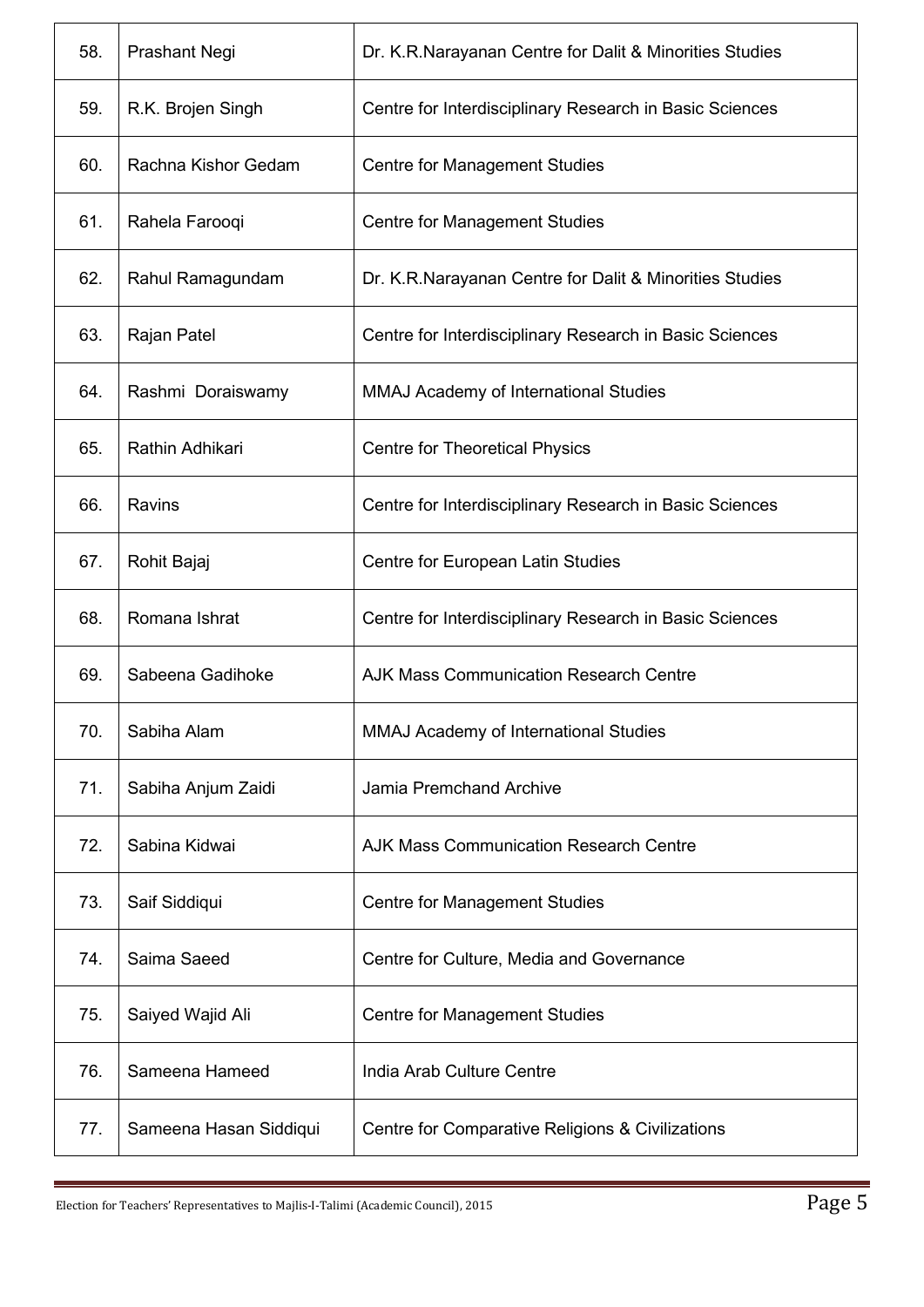| 78. | Sanjay Jhingan         | <b>Centre for Theoretical Physics</b>                   |
|-----|------------------------|---------------------------------------------------------|
| 79. | Sanjoy Hazarika        | <b>MMAJ Academy of International Studies</b>            |
| 80. | Saumya Bharti Verma    | <b>AJK Mass Communication Research Centre</b>           |
| 81. | Saurabh Sharma         | Centre Physiotherapy and Rehabilitation Science         |
| 82. | Shafeeque Ahmed Ansari | Centre for Interdisciplinary Research in Basic Sciences |
| 83. | Shahid Jamal Ansari    | Centre for West Asian Studies                           |
| 84. | <b>Shahid Tasleem</b>  | <b>MMAJ Academy of International Studies</b>            |
| 85. | Shaibani Azam          | <b>AJK Mass Communication Research Centre</b>           |
| 86. | Shakti Kak             | Centre for Jawaharlal Nehru Studies                     |
| 87. | Shama Parveen          | Centre for Interdisciplinary Research in Basic Sciences |
| 88. | Shohini Ghosh          | <b>AJK Mass Communication Research Centre</b>           |
| 89. | Shri Parkash           | <b>MMAJ Academy of International Studies</b>            |
| 90. | Smeeta Mishra          | Centre for Culture, Media and Governance                |
| 91. | Sonali Sharma          | <b>AJK Mass Communication Research Centre</b>           |
| 92. | Sonu Chand Thakur      | Centre for Interdisciplinary Research in Basic Sciences |
| 93. | Sonya Surabhi Gupta    | Centre for European Latin Studies                       |
| 94. | Suhail Akbar           | <b>AJK Mass Communication Research Centre</b>           |
| 95. | Sujata Ashwarya Cheema | <b>Centre for West Asian Studies</b>                    |
| 96. | Sujit Dutta            | Nelson Mandela Centre for Peace & Conflict Resolution   |
| 97. | Sumana Jha             | Centre for European Latin Studies                       |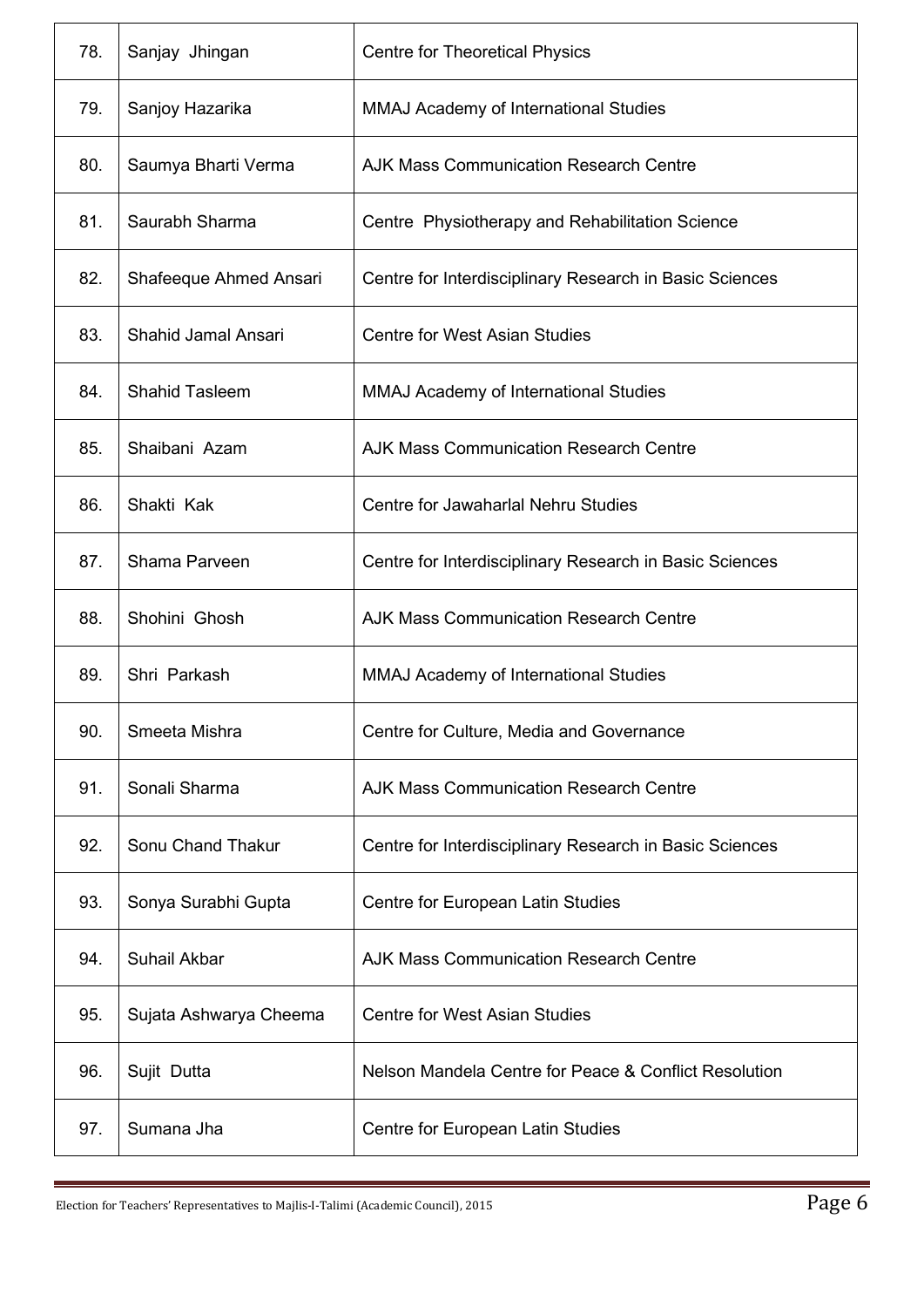| 98.  | Sunayana                    | <b>Centre for Management Studies</b>                    |
|------|-----------------------------|---------------------------------------------------------|
| 99.  | Suresh Kumar Verma          | AJK Mass Communication Research Centre                  |
| 100. | Sushant G. Ghosh            | <b>Centre for Theoretical Physics</b>                   |
| 101. | Syed Naqui Kazim            | Centre for Interdisciplinary Research in Basic Sciences |
| 102. | Syeda Azra Khursheed        | <b>UGC- Human Resource Development Centre</b>           |
| 103. | <b>Taberez Ahmed Neyazi</b> | Centre for Culture, Media and Governance                |
| 104. | Tabish Qureshi              | <b>Centre for Theoretical Physics</b>                   |
| 105. | <b>Tanveer Fazal</b>        | Nelson Mandela Centre for Peace & Conflict Resolution   |
| 106. | Tasneem Meenai              | Nelson Mandela Centre for Peace & Conflict Resolution   |
| 107. | Taufeeque Ahmad Siddiqui    | <b>Centre for Management Studies</b>                    |
| 108. | Veeramani S.                | <b>Centre for Management Studies</b>                    |
| 109. | Velayutham Saravanan        | Centre for Jawaharlal Nehru Studies                     |
| 110. | Vibodh Parthasarathi        | Centre for Culture, Media and Governance                |
| 111. | Yasmeen Rizvi               | <b>Centre for Management Studies</b>                    |
| 112. | Zubia Vegar                 | Centre Physiotherapy and Rehabilitation Science         |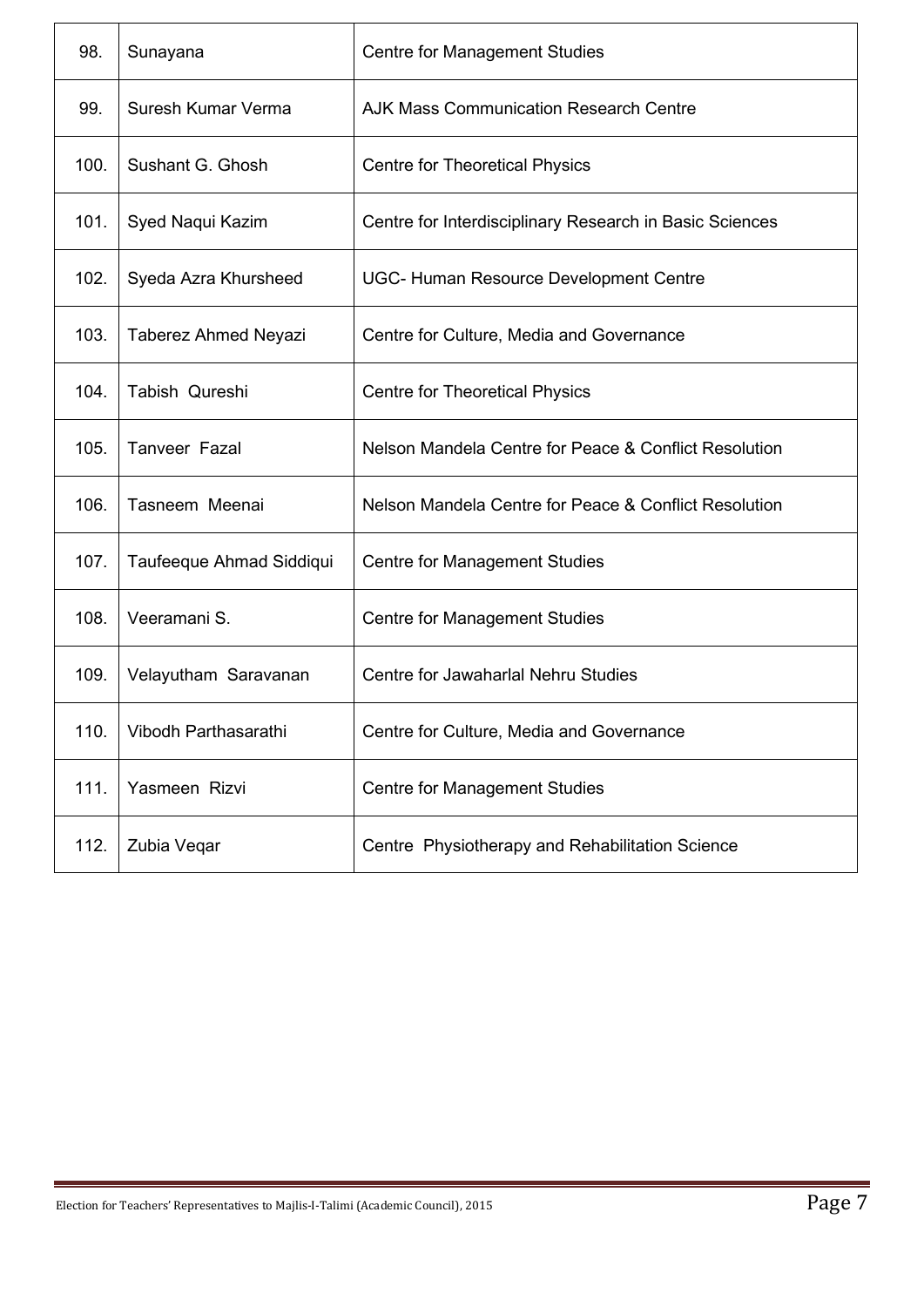#### Final Voters' List

| S. No. | Name of the Teacher    | Department                              |
|--------|------------------------|-----------------------------------------|
| 1.     | Aas Mohammad           | <b>Mechanical Engineering</b>           |
| 2.     | <b>Abdul Ahad</b>      | University Polytechnic                  |
| 3.     | <b>Abdul Basit</b>     | University Polytechnic                  |
| 4.     | Abdul Hameed Siddiqui  | University Polytechnic                  |
| 5.     | Abdul Quaiyum Ansari   | <b>Electrical Engineering</b>           |
| 6.     | Abdur Rahim            | <b>Mechanical Engineering</b>           |
| 7.     | Abid Haleem            | <b>Mechanical Engineering</b>           |
| 8.     | Abid Ali Khan          | <b>Civil Engineering</b>                |
| 9.     | Abrar Ahmad            | <b>Electrical Engineering</b>           |
| 10.    | Ahmad Faizan Sherwani  | <b>Mechanical Engineering</b>           |
| 11.    | Ahteshamul Haque       | <b>Electrical Engineering</b>           |
| 12.    | Akil Ahmad             | <b>Civil Engineering</b>                |
| 13.    | Ali Hasan              | <b>Mechanical Engineering</b>           |
| 14.    | Amber Khan             | Electronics & Communication Engineering |
| 15.    | Anisur Rehman Nasir    | <b>University Polytechnic</b>           |
| 16.    | Anwar Ahmad            | Electronics & Communication Engineering |
| 17.    | Anwar Shahzad Siddiqui | <b>Electrical Engineering</b>           |

Election for Teachers' Representatives to Majlis-I-Talimi (Academic Council), 2015 Page 8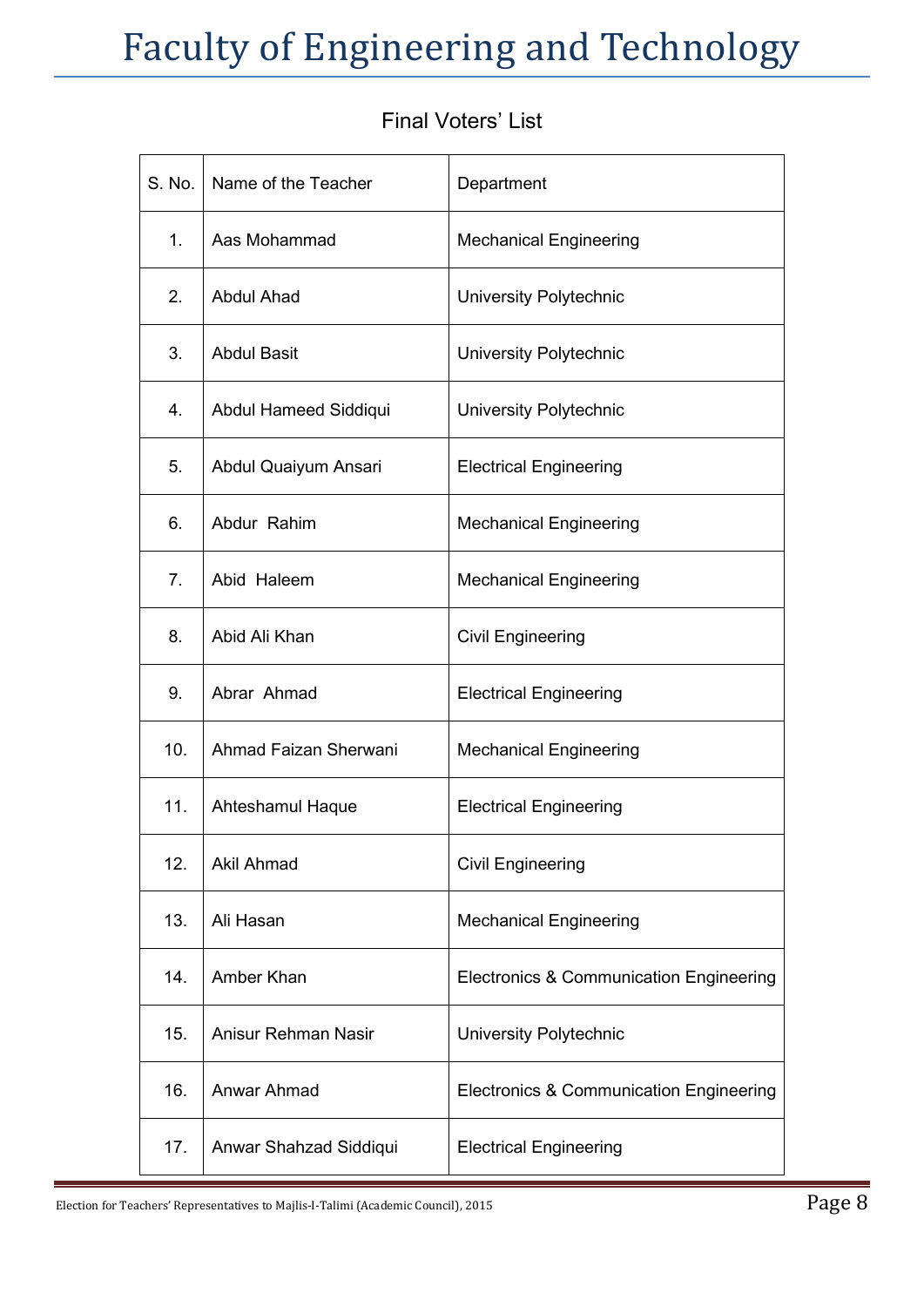| 18. | Arshad Noor Siddiqui | <b>Mechanical Engineering</b>            |
|-----|----------------------|------------------------------------------|
| 19. | Arshi Salamat        | University Polytechnic                   |
| 20. | Arunesh Kumar Singh  | <b>Electrical Engineering</b>            |
| 21. | <b>Asif Husain</b>   | <b>Civil Engineering</b>                 |
| 22. | Ataullah Siddiqui    | University Polytechnic                   |
| 23. | <b>Azhar Husain</b>  | Civil Engineering                        |
| 24. | <b>Badshah Alam</b>  | University Polytechnic                   |
| 25. | <b>Bashir Alam</b>   | <b>Computer Engineering</b>              |
| 26. | Ch. Wali Mohammad    | <b>Applied Sciences &amp; Humanities</b> |
| 27. | Danish Raza Rizvi    | <b>Computer Engineering</b>              |
| 28. | Data Ram Bhaskar     | Electronics & Communication Engineering  |
| 29. | Dillan Qureshi       | University Polytechnic                   |
| 30. | <b>Dinesh Prasad</b> | Electronics & Communication Engineering  |
| 31. | Faiyaz Ahmad         | <b>Computer Engineering</b>              |
| 32. | Farah Jamal Ansari   | University Polytechnic                   |
| 33. | Farhan Ahmad Kidwai  | <b>Civil Engineering</b>                 |
| 34. | Fehmeeda Khatoon     | <b>Applied Sciences &amp; Humanities</b> |
| 35. | Gauhar Mehmood       | <b>Civil Engineering</b>                 |
| 36. | Halima Begum Mahmood | <b>Mechanical Engineering</b>            |
| 37. | Hamid Ehsan Akhter   | <b>Electrical Engineering</b>            |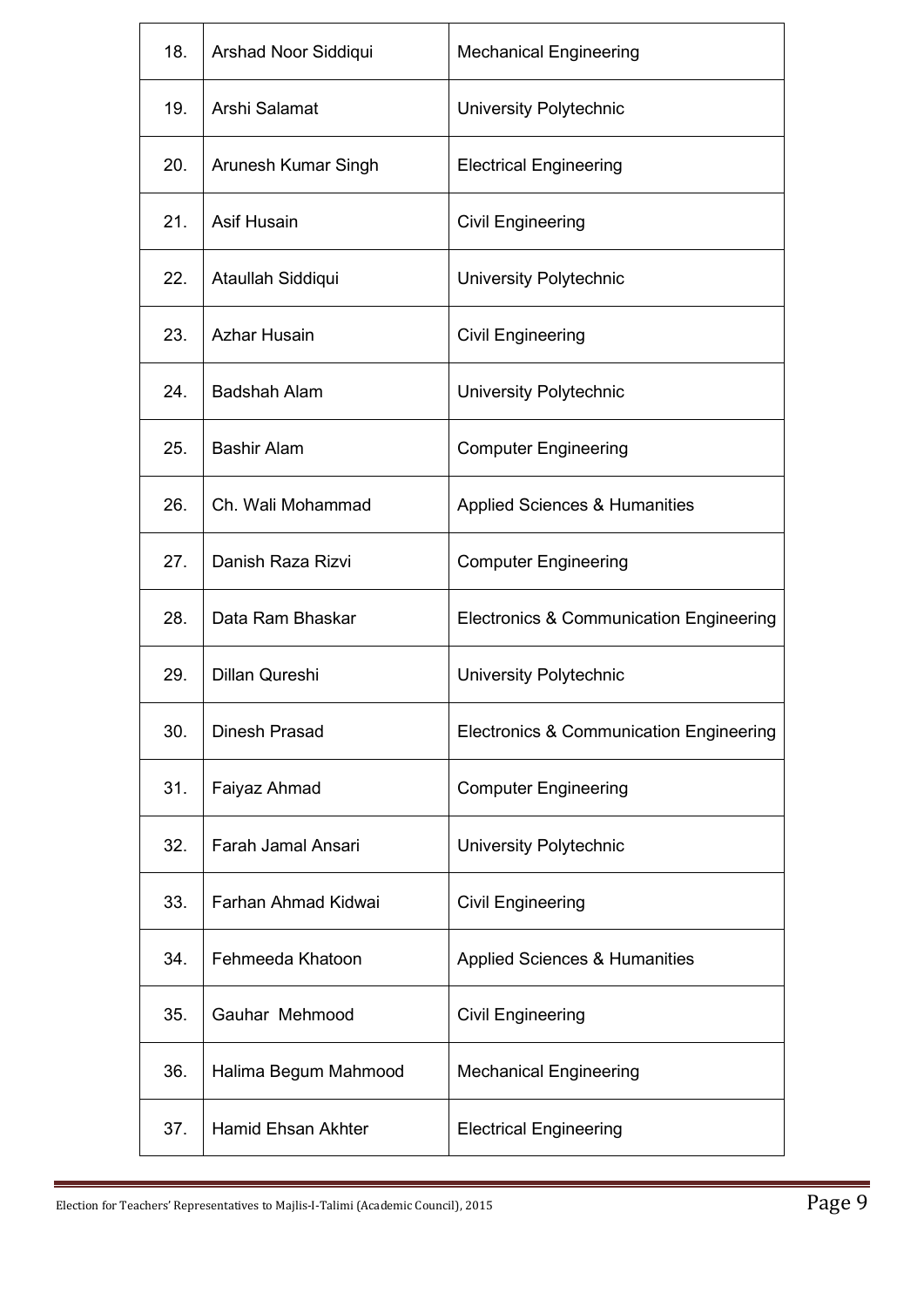| 38. | Haroon Ashfaq        | <b>Electrical Engineering</b>            |
|-----|----------------------|------------------------------------------|
| 39. | Husain Arshad Naqvi  | University Polytechnic                   |
| 40. | Ibraheem             | <b>Electrical Engineering</b>            |
| 41. | <b>Ikbal Ali</b>     | <b>Electrical Engineering</b>            |
| 42. | <b>Islam Nawaz</b>   | <b>Mechanical Engineering</b>            |
| 43. | Jamshed Ahmad Usmani | <b>Mechanical Engineering</b>            |
| 44. | Javed Kaleem         | University Polytechnic                   |
| 45. | Jawahar Lal          | <b>Computer Engineering</b>              |
| 46. | Jitendra Kumar Singh | <b>Applied Sciences &amp; Humanities</b> |
| 47. | Kafeel Ahmad         | <b>Civil Engineering</b>                 |
| 48. | Kavita Bhatnagar     | University Polytechnic                   |
| 49. | Khalid Moin          | <b>Civil Engineering</b>                 |
| 50. | Khushnood Husain     | University Polytechnic                   |
| 51. | Lokesh Kumar         | <b>Mechanical Engineering</b>            |
| 52. | Mainuddin            | Electronics & Communication Engineering  |
| 53. | Majid Jamil          | <b>Electrical Engineering</b>            |
| 54. | Manaullah            | <b>Electrical Engineering</b>            |
| 55. | Masood Alam          | <b>Applied Sciences &amp; Humanities</b> |
| 56. | <b>Masroof Ahmad</b> | University Polytechnic                   |
| 57. | MD. Mumtaz Alam      | University Polytechnic                   |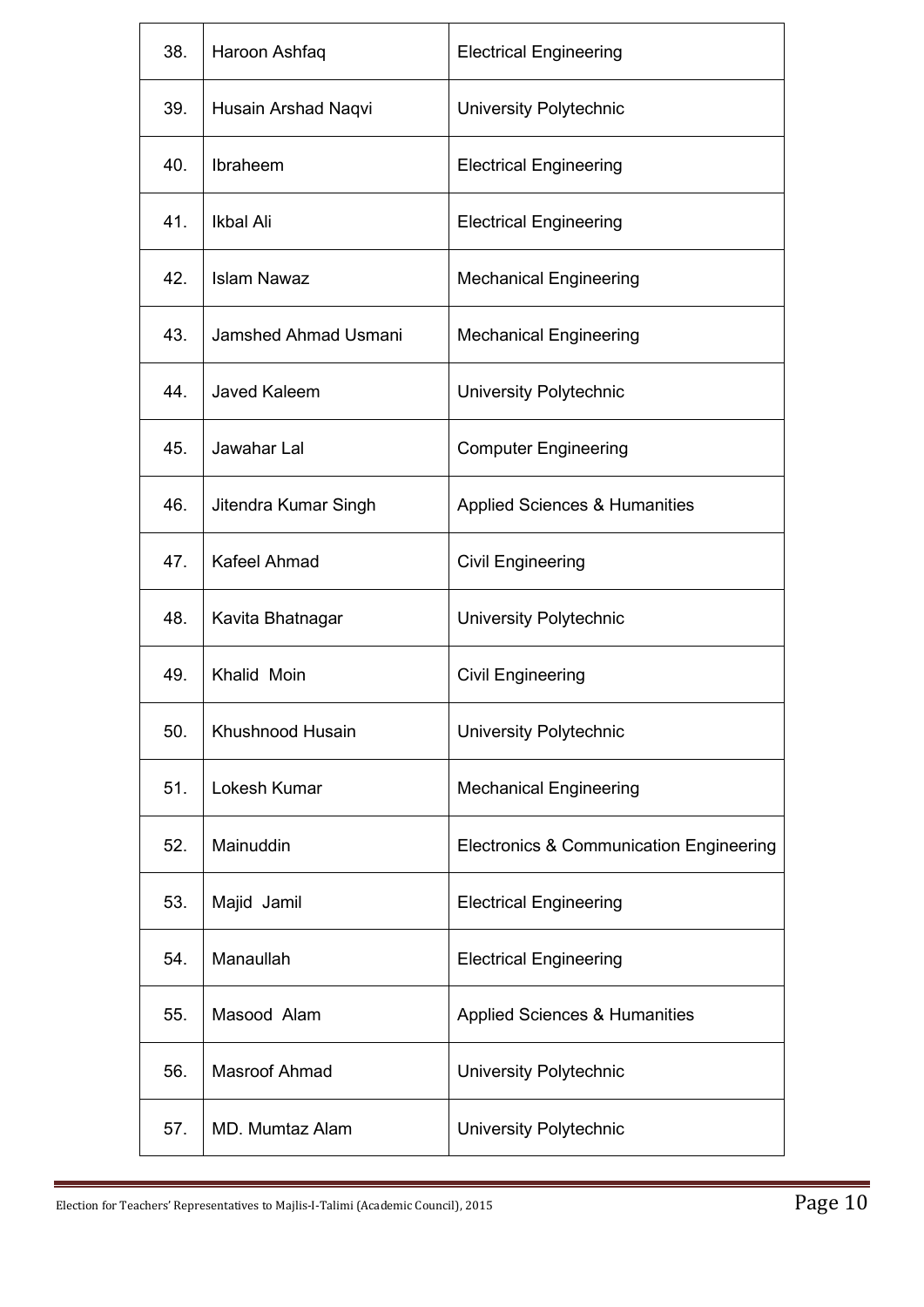| 58. | Mehar Darakshan Zulfikar  | <b>Computer Engineering</b>              |
|-----|---------------------------|------------------------------------------|
| 59. | Mehtab Alam               | <b>Civil Engineering</b>                 |
| 60. | Mini Shaji Thomas         | <b>Electrical Engineering</b>            |
| 61. | Mirza Tariq Beg           | Electronics & Communication Engineering  |
| 62. | Mohammad Islam            | <b>Mechanical Engineering</b>            |
| 63. | Mohammad Shakeel          | <b>Civil Engineering</b>                 |
| 64. | Mohammad Suhaib           | <b>Mechanical Engineering</b>            |
| 65. | Mohammad Amjad            | <b>Computer Engineering</b>              |
| 66. | <b>Mohammad Arif</b>      | University Polytechnic                   |
| 67. | Mohammad Asjad            | <b>Mechanical Engineering</b>            |
| 68. | Mohammad Emran Khan       | <b>Mechanical Engineering</b>            |
| 69. | <b>Mohammad Fahim</b>     | <b>Computer Engineering</b>              |
| 70. | Mohammad Haider Azam      | University Polytechnic                   |
| 71. | Mohammad Idris Qureshi    | <b>Applied Sciences &amp; Humanities</b> |
| 72. | Mohammad Muzaffarul Hasan | <b>Mechanical Engineering</b>            |
| 73. | Mohammad Najmud Doja      | <b>Computer Engineering</b>              |
| 74. | <b>Mohammad Rafat</b>     | <b>Applied Sciences &amp; Humanities</b> |
| 75. | Mohammad Sadiq            | University Polytechnic                   |
| 76. | <b>Mohammad Saleem</b>    | University Polytechnic                   |
| 77. | Mohammad Shareef M.A.     | University Polytechnic                   |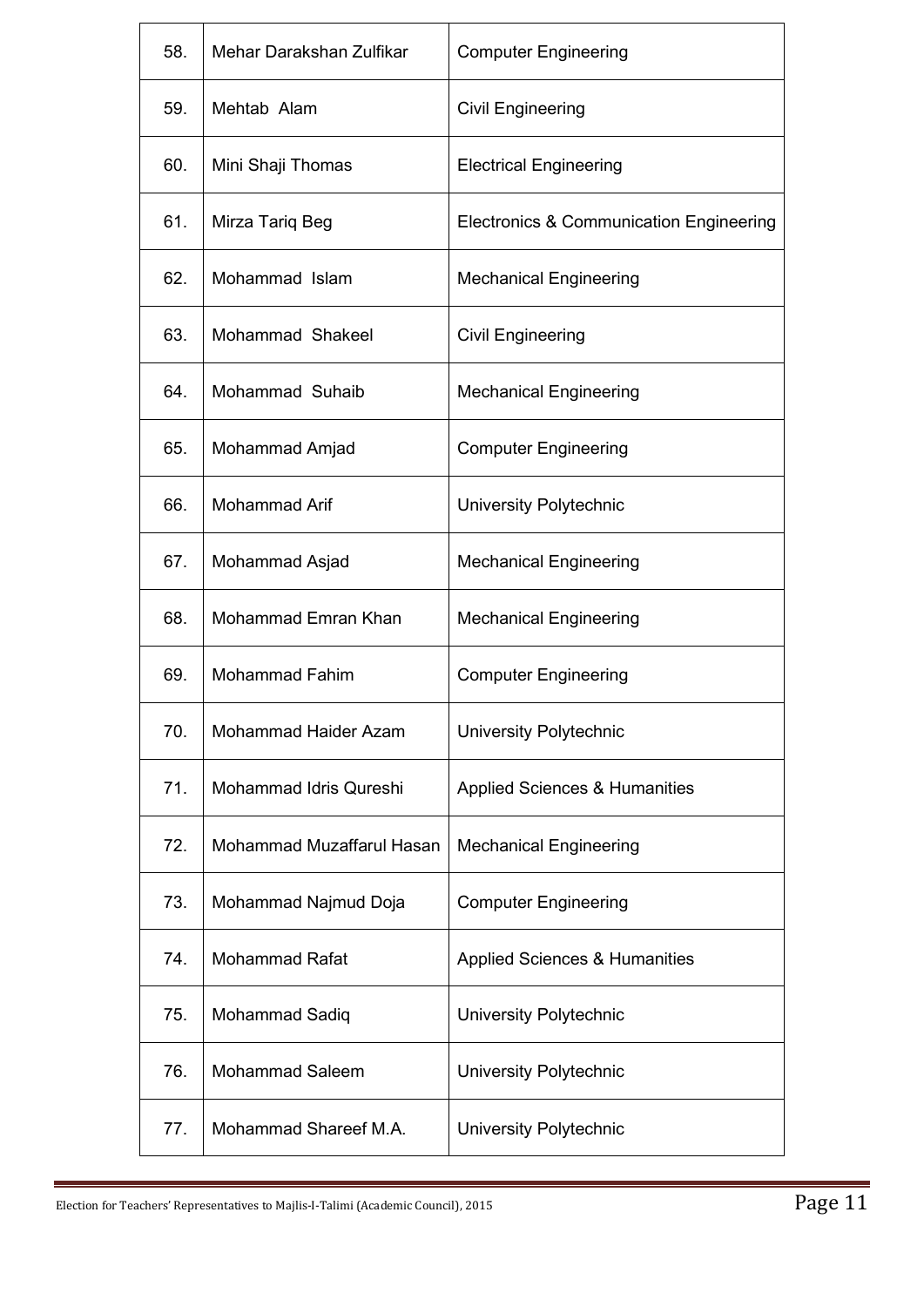| 78. | <b>Mohammad Shoeb</b>       | University Polytechnic                   |
|-----|-----------------------------|------------------------------------------|
| 79. | <b>Mohammad Umair</b>       | <b>Civil Engineering</b>                 |
| 80. | Mohd Abul Hasan             | University Polytechnic                   |
| 81. | <b>Mohd Kamil</b>           | University Polytechnic                   |
| 82. | <b>Mohd Mudassir Husain</b> | <b>Applied Sciences &amp; Humanities</b> |
| 83. | <b>Mohd Shahid Akhtar</b>   | University Polytechnic                   |
| 84. | Mohd Zeeshan Ansari         | <b>Computer Engineering</b>              |
| 85. | Mohd. Javaid                | <b>Mechanical Engineering</b>            |
| 86. | Mohd. Arif                  | University Polytechnic                   |
| 87. | Mohd. Ataur Rahman Khan     | <b>Applied Sciences &amp; Humanities</b> |
| 88. | Mohd. Rizwan Khan           | University Polytechnic                   |
| 89. | <b>Mohdammad Sharif</b>     | <b>Civil Engineering</b>                 |
| 90. | Muazzam Jah-Un Nabi Khan    | University Polytechnic                   |
| 91. | Mukesh Partap Singh         | <b>Applied Sciences &amp; Humanities</b> |
| 92. | Mukhtar Ahmad               | <b>Mechanical Engineering</b>            |
| 93. | Mumtaz A. Khan              | University Polytechnic                   |
| 94. | Mumtaz Ahmad                | University Polytechnic                   |
| 95. | Mumtaz Ahmed                | <b>Computer Engineering</b>              |
| 96. | Munawar Nawab Karimi        | <b>Mechanical Engineering</b>            |
| 97. | Munna Khan                  | <b>Electrical Engineering</b>            |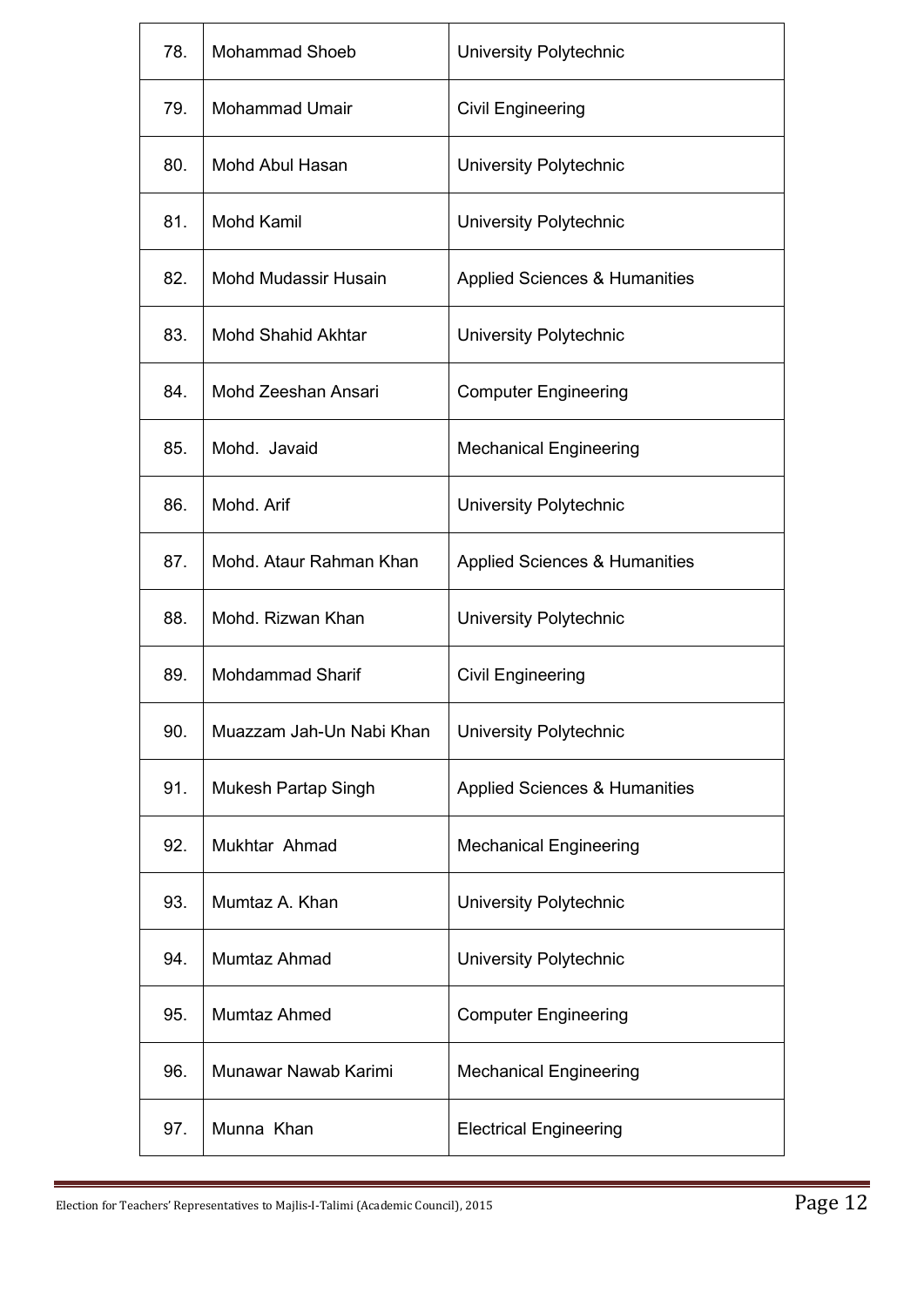| 98.  | Musheer Ahmad         | <b>Applied Sciences &amp; Humanities</b> |  |
|------|-----------------------|------------------------------------------|--|
| 99.  | Musheer Ahmad         | <b>Computer Engineering</b>              |  |
| 100. | Naimul Hasan          | <b>Electrical Engineering</b>            |  |
| 101. | Naresh Kumar          | University Polytechnic                   |  |
| 102. | Naved Ahsan           | <b>Civil Engineering</b>                 |  |
| 103. | Nazrul Islam          | <b>Civil Engineering</b>                 |  |
| 104. | Neelofer Afzal        | Electronics & Communication Engineering  |  |
| 105. | Quamrul Hassan        | <b>Civil Engineering</b>                 |  |
| 106. | Rajesh Bhagwat Jadhao | <b>Applied Sciences &amp; Humanities</b> |  |
| 107. | Rajveer Singh         | <b>Electrical Engineering</b>            |  |
| 108. | Rana Kausar Khan      | University Polytechnic                   |  |
| 109. | Riaz Uddin            | University Polytechnic                   |  |
| 110. | S. M. Mudassir        | <b>Civil Engineering</b>                 |  |
| 111. | S. M. Muzakkir        | <b>Mechanical Engineering</b>            |  |
| 112. | Sabah Khan            | <b>Mechanical Engineering</b>            |  |
| 113. | Saif Said             | <b>Civil Engineering</b>                 |  |
| 114. | Saikh Safiul Islam    | <b>Applied Sciences &amp; Humanities</b> |  |
| 115. | Sajjad Ahmad Lone     | Electronics & Communication Engineering  |  |
| 116. | Saleha Siddiqui       | University Polytechnic                   |  |
| 117. | Sarfaraz Masood       | <b>Computer Engineering</b>              |  |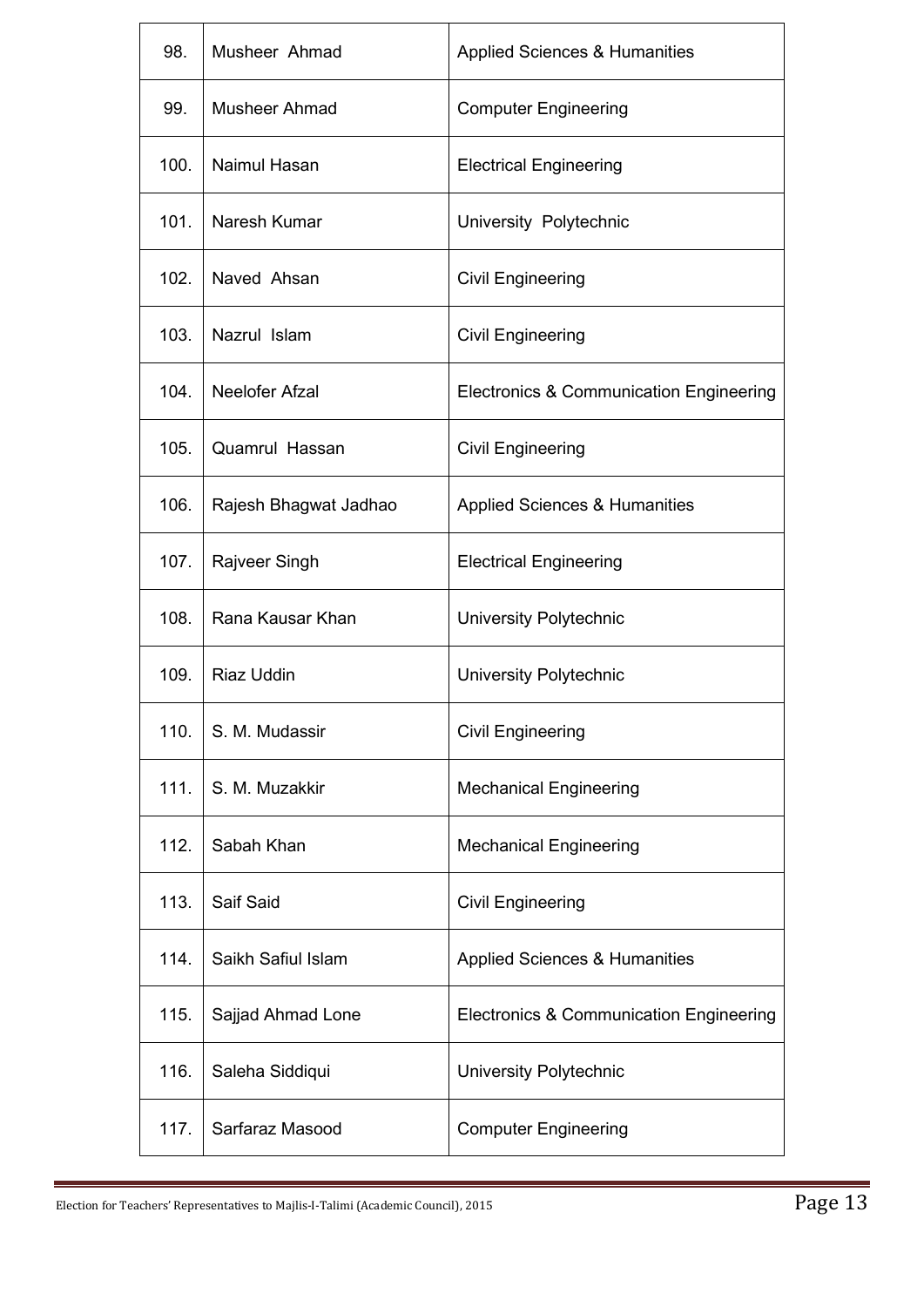| 118. | Satya Prakash Prasad  | <b>Applied Sciences &amp; Humanities</b> |
|------|-----------------------|------------------------------------------|
| 119. | Shabana Mehfuz        | <b>Electrical Engineering</b>            |
| 120. | Shabbir Ahmad         | University Polytechnic                   |
| 121. | Shabi Fatima          | University Polytechnic                   |
| 122. | Shah Alam             | University Polytechnic                   |
| 123. | Shahamat Ali Khan     | University Polytechnic                   |
| 124. | Shaheen Parveen       | University Polytechnic                   |
| 125. | Shahida Khatoon       | <b>Electrical Engineering</b>            |
| 126. | <b>Shahzad Ahmad</b>  | University Polytechnic                   |
| 127. | Shakeb Ahmad Khan     | <b>Electrical Engineering</b>            |
| 128. | Shamshad Ahmad        | <b>Civil Engineering</b>                 |
| 129. | Sheeraz Kirmani       | <b>Electrical Engineering</b>            |
| 130. | Shiraz Hashim         | <b>Computer Engineering</b>              |
| 131. | Siraj Uddin Ahmed     | <b>Civil Engineering</b>                 |
| 132. | Sunil                 | University Polytechnic                   |
| 133. | Syed Akhtar Imam      | Electronics & Communication Engineering  |
| 134. | Syed Ale Mehdi Zaidi  | University Polytechnic                   |
| 135. | Syed Asad Abdus Salam | <b>Civil Engineering</b>                 |
| 136. | Syed Mohammad Abbas   | <b>Civil Engineering</b>                 |
| 137. | Syed Mohammad Mahmood | University Polytechnic                   |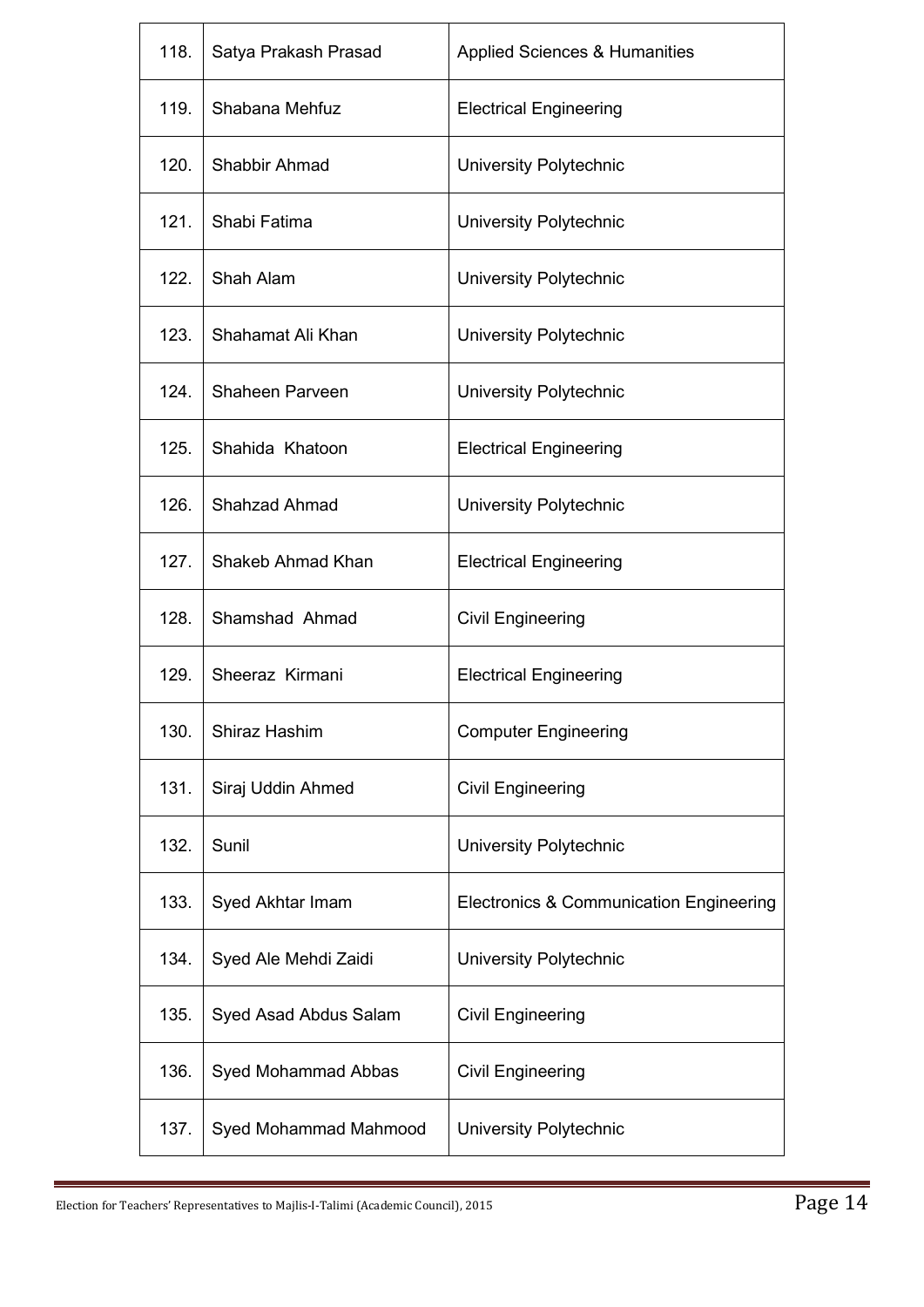| 138. | Syed Mushtaq Ali            | University Polytechnic                   |  |
|------|-----------------------------|------------------------------------------|--|
| 139. | Syed Naseem Ahmed           | Electronics & Communication Engineering  |  |
| 140. | Syed Shane Haider Rizvi     | University Polytechnic                   |  |
| 141. | <b>Tanvir Ahmad</b>         | <b>Computer Engineering</b>              |  |
| 142. | <b>Tanvir Ahmad Abbasi</b>  | University Polytechnic                   |  |
| 143. | Tarikul Islam               | <b>Electrical Engineering</b>            |  |
| 144. | Waseemullah Khan            | University Polytechnic                   |  |
| 145. | Wegar Ahmad Siddiqui        | <b>Applied Sciences &amp; Humanities</b> |  |
| 146. | Zaheeruddin                 | <b>Electrical Engineering</b>            |  |
| 147. | <b>Zahid Akhtar Khan</b>    | <b>Mechanical Engineering</b>            |  |
| 148. | Zainul Abdin Jaffery        | <b>Electrical Engineering</b>            |  |
| 149. | Zeeshan Ahmad Abbasi        | University Polytechnic                   |  |
| 150. | Ziauddin Ahmad              | <b>Civil Engineering</b>                 |  |
| 151. | Zillur Rehman               | University Polytechnic                   |  |
| 152. | Zishan Husain Khan          | <b>Applied Sciences &amp; Humanities</b> |  |
| 153. | <b>Zulquer Nain Mallick</b> | <b>Mechanical Engineering</b>            |  |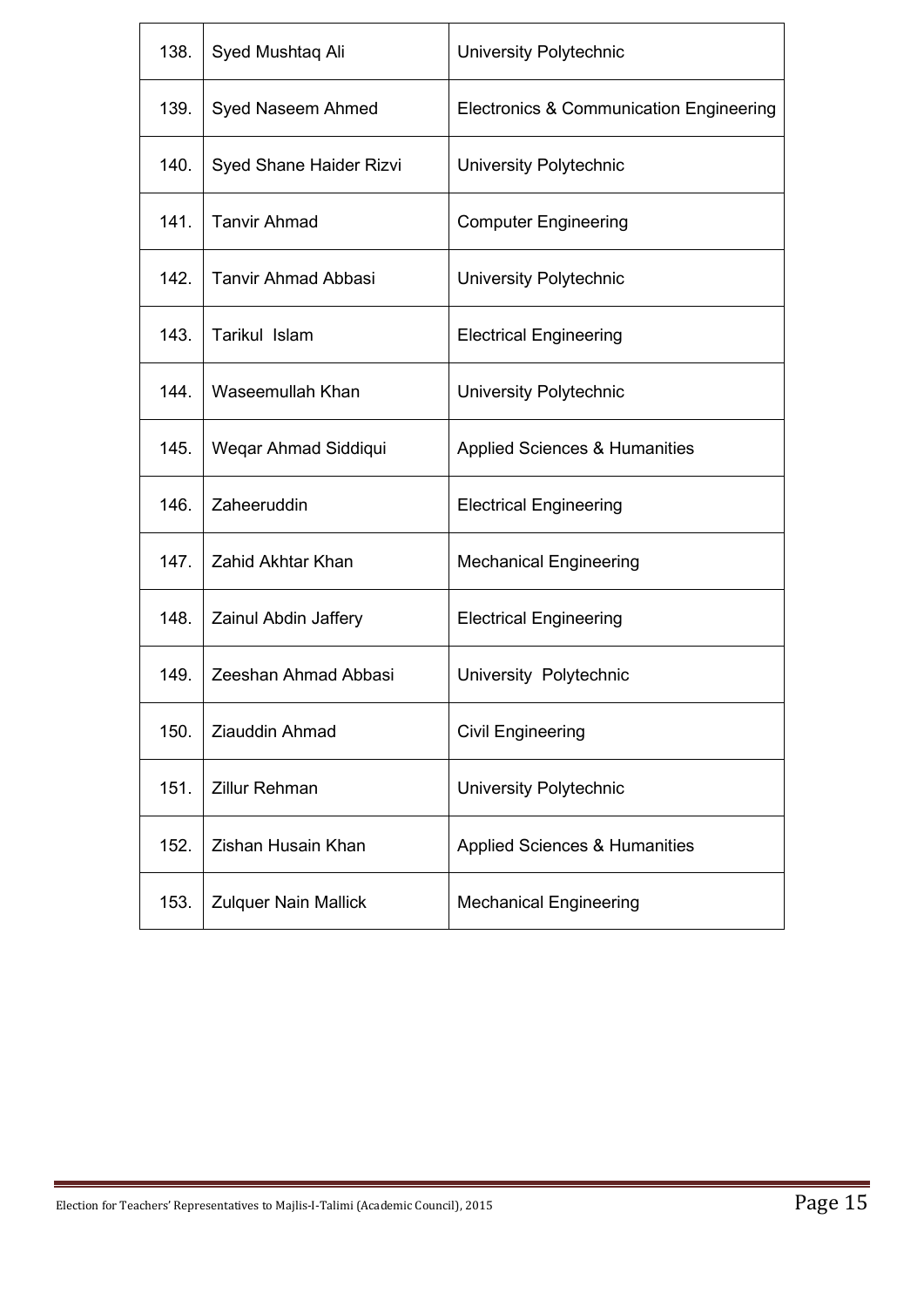| S. No.                                       | Name of the Teacher                 | Department         |
|----------------------------------------------|-------------------------------------|--------------------|
| 1 <sub>1</sub>                               | Abdul Wafi                          | <b>Mathematics</b> |
| 2.                                           | Abdur Rub                           | Biotechnology      |
| 3.                                           | <b>Ahmad Kamal</b>                  | <b>Mathematics</b> |
| 4.                                           | Amir Azam                           | Chemistry          |
| 5.                                           | Amit Kumar Verma                    | <b>Bioscience</b>  |
| 6.                                           | <b>Anver Aziz</b>                   | <b>Physics</b>     |
| 7 <sub>1</sub><br>Anwar Ali                  |                                     | Chemistry          |
| 8.                                           | <b>Arshad Khan</b>                  | <b>Mathematics</b> |
| 9.                                           | <b>Arun Singh</b>                   | <b>Physics</b>     |
| 10.                                          | Aruna Paarcha<br>Geography          |                    |
| 11.                                          | <b>Asad Niazi</b><br><b>Physics</b> |                    |
| 12.<br><b>Athar Adil Hashmi</b><br>Chemistry |                                     |                    |
| 13.                                          | Atiqur Rahman<br>Geography          |                    |
| 14.                                          | Aurangzed Khurram Hafiz             | <b>Physics</b>     |
| 15.                                          | Ayub Khan                           | <b>Mathematics</b> |
| 16.                                          | Azher Majid Siddiqui                | <b>Physics</b>     |
| 17.<br>Chemistry<br>Faqeer Mohammad          |                                     |                    |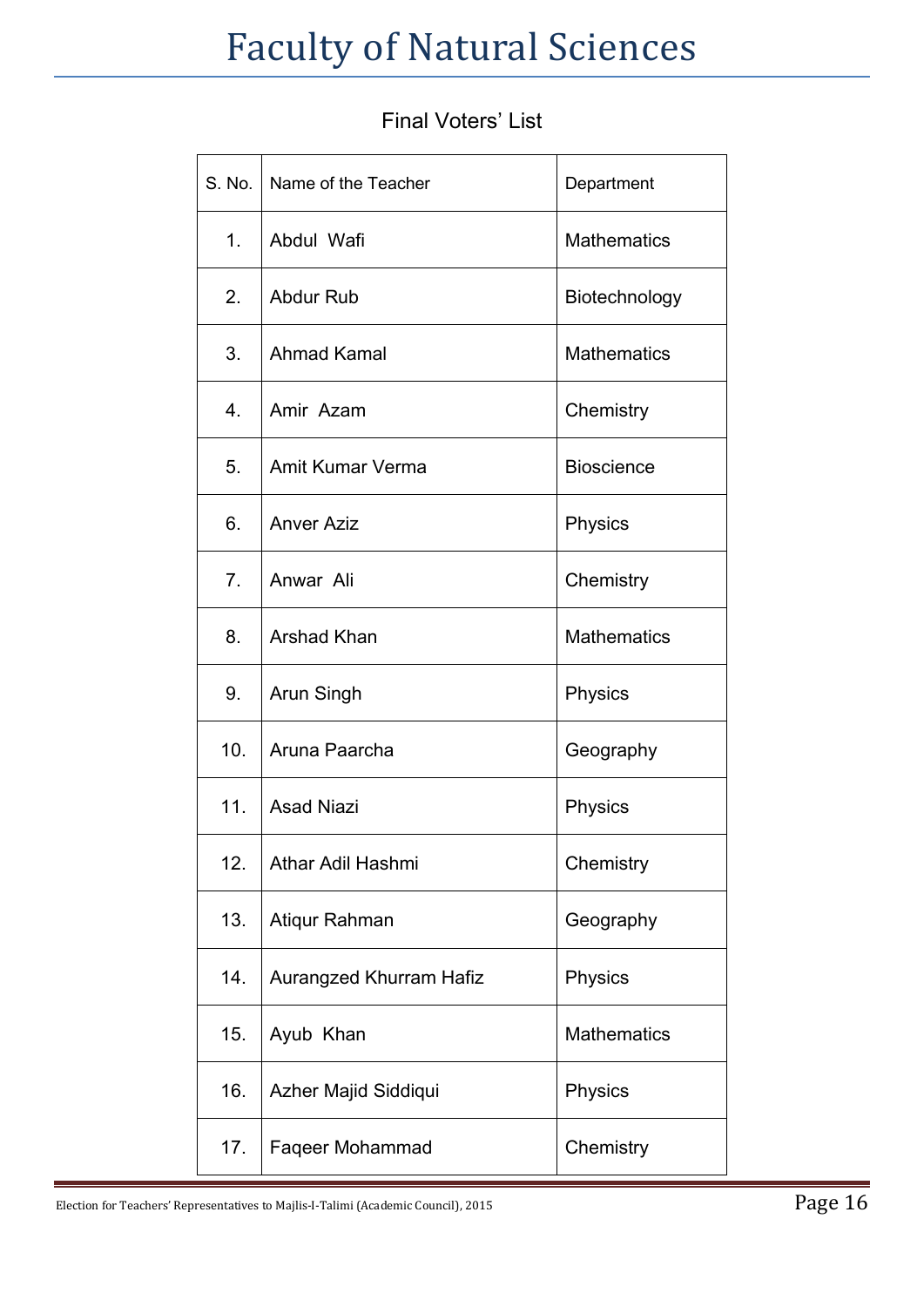| 18.                           | Haroon Sajjad         | Geography               |
|-------------------------------|-----------------------|-------------------------|
| 19.                           | Haseena Hashia        | Geography               |
| 20.                           | Izhar Uddin           | <b>Mathematics</b>      |
| 21.                           | Imran Ali             | Chemistry               |
| 22.                           | Jahiruddin            | <b>Computer Science</b> |
| 23.                           | Jawaid Ahmad Khan     | <b>Biosciences</b>      |
| 24.                           | <b>Kapil Dev</b>      | Biotechnology           |
| 25.                           | Khalid Iftikhar       | Chemistry               |
| 26.                           | <b>Khalid Raza</b>    | <b>Computer Science</b> |
| 27.                           | Khurram Mustafa       | <b>Computer Science</b> |
| 28.                           | Lekha Nair            | Physics                 |
| 29.                           | Lubna Siddiqui        | Geography               |
| 30.                           | Luqman Ahmad Khan     | <b>Biosciences</b>      |
| 31.<br>M. Moshahid Alam Rizvi |                       | <b>Biosciences</b>      |
| 32.                           | Madan Mohan           | Geography               |
| 33.                           | <b>Mansaf Alam</b>    | <b>Computer Science</b> |
| 34.                           | Mary Tahir            | Geography               |
| 35.                           | Masood Ahsan Siddiqui | Geography               |
| 36.                           | Meetu Gupta           | Biotechnology           |
| 37.                           | Meryam Sardar         | <b>Bioscience</b>       |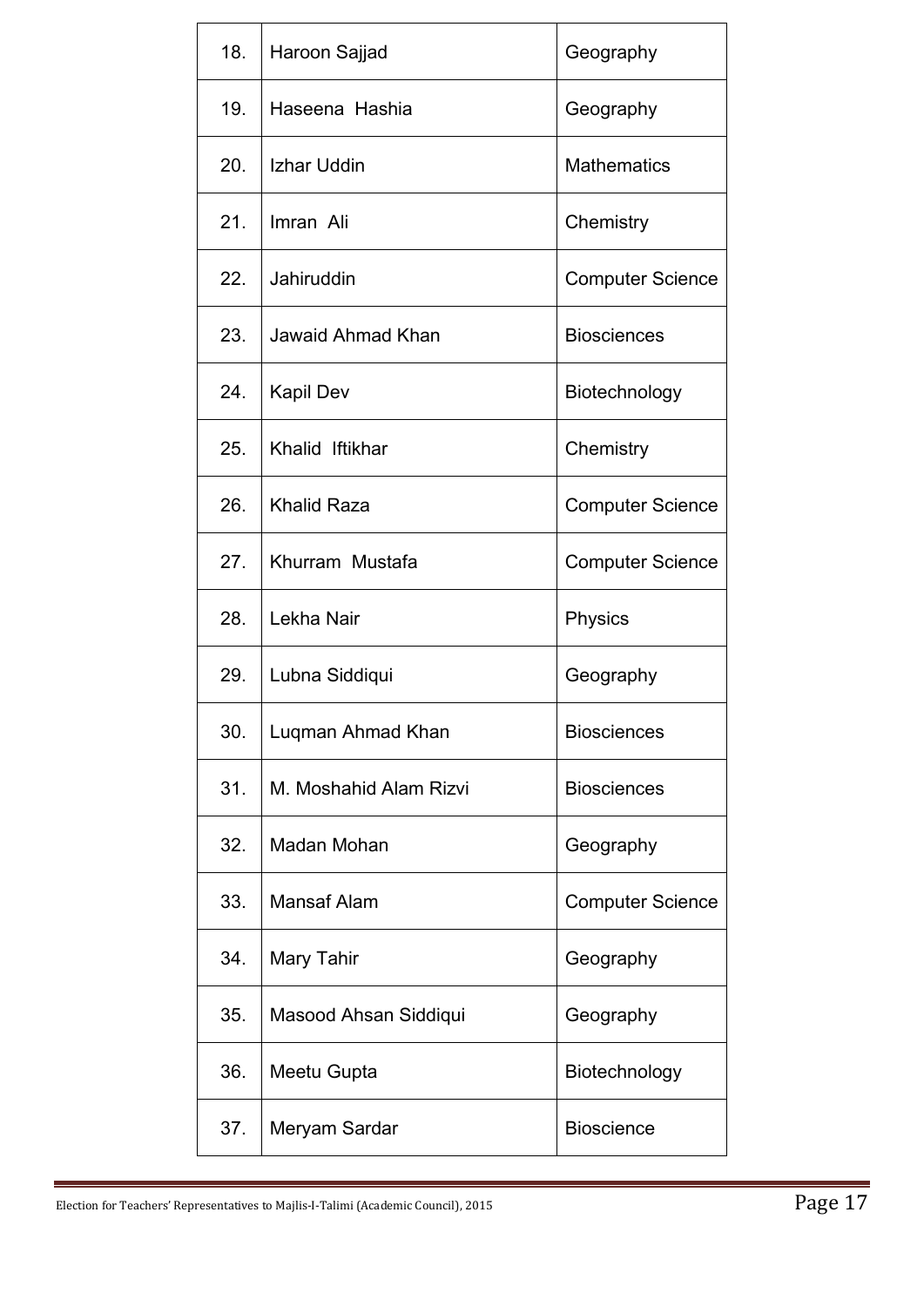| 38. | Mohammad Ishtiaque          | Geography               |
|-----|-----------------------------|-------------------------|
| 39. | Mohammad Zulfequar          | <b>Physics</b>          |
| 40. | <b>Mohammad Abid</b>        | <b>Bioscience</b>       |
| 41. | <b>Mohammad Abulaish</b>    | <b>Computer Science</b> |
| 42. | Mohammad Ahsanul Hoda Ahsan | <b>Physics</b>          |
| 43. | Mohammad Aman Jairajpuri    | <b>Biosciences</b>      |
| 44. | Mohammad Hasan Shahid       | <b>Mathematics</b>      |
| 45. | <b>Mohammad Husain</b>      | Biotechnology           |
| 46. | Mohammad Irfan Qureshi      | Biotechnology           |
| 47. | Mohammad Mazhar Ali Khan    | Geography               |
| 48. | <b>Mohammad Nazir</b>       | <b>Computer Science</b> |
| 49. | Mohammad Rais Khan          | <b>Mathematics</b>      |
| 50. | Mohammad Shahid Khan        | <b>Physics</b>          |
| 51. | Mohammad Yahya Abbasi       | <b>Mathematics</b>      |
| 52. | Mohd. Mohsin                | <b>Bioscience</b>       |
| 53. | Mohd. Firoz Khan            | Geography               |
| 54. | Monica Mehrotra             | <b>Computer Science</b> |
| 55. | Mushahid Husain             | <b>Physics</b>          |
| 56. | Nadeem Ahmad                | <b>Bioscience</b>       |
| 57. | Nahid Nishat                | Chemistry               |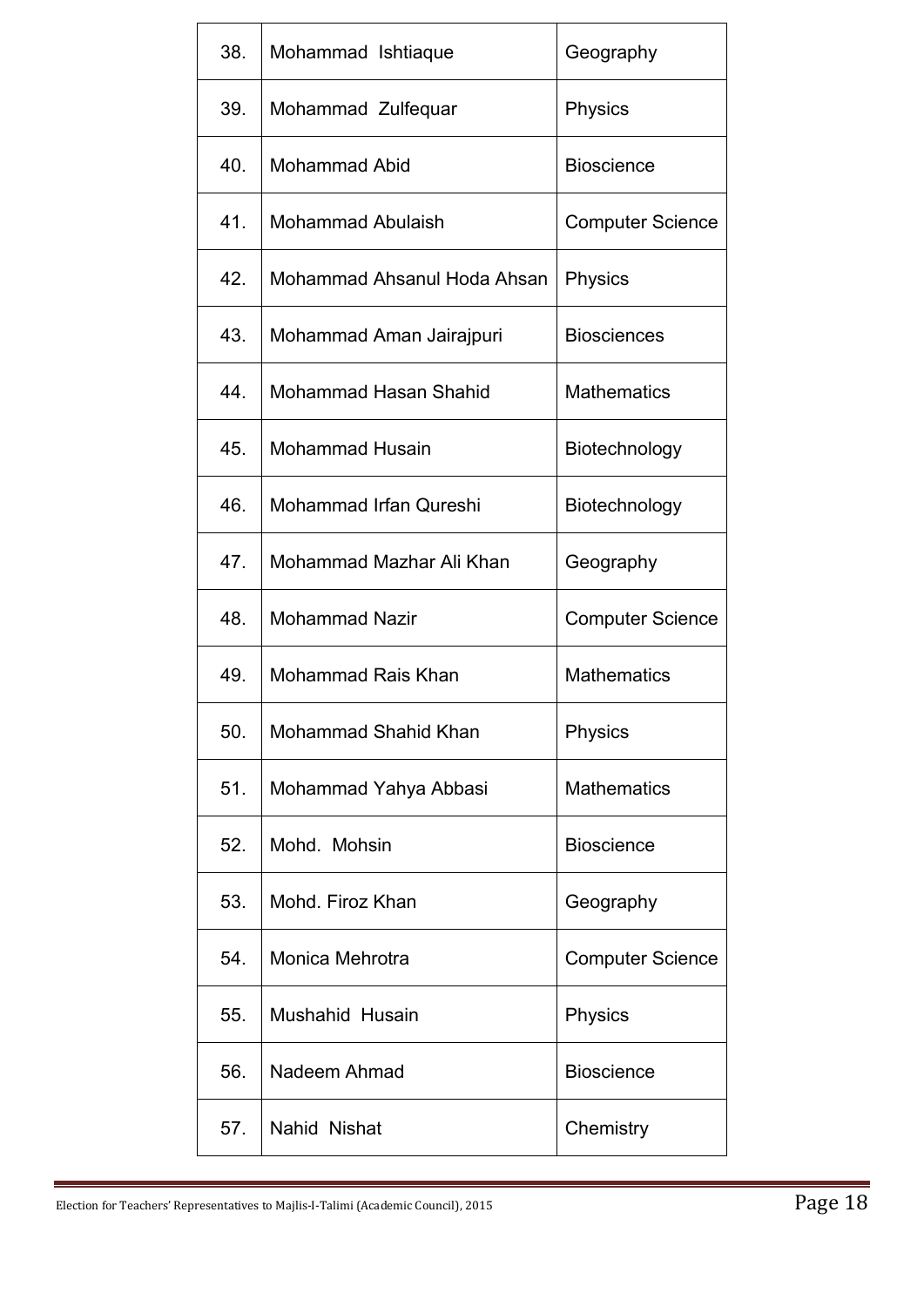| 58.                                  | Naseem Ahmad             | <b>Mathematics</b>      |
|--------------------------------------|--------------------------|-------------------------|
| 59.                                  | Nasimul Hoda             | Chemistry               |
| 60.                                  | Nasreen A. Majumdar      | Chemistry               |
| 61.                                  | Nida Jamil Khan          | <b>Bioscience</b>       |
| 62.                                  | Nikhat Manzoor           | <b>Bioscience</b>       |
| 63.                                  | Pumlianmunga             | <b>Physics</b>          |
| 64.                                  | Qazi Mohd. Rizwan-Ul Haq | <b>Biosciences</b>      |
| 65.<br>Rabia Ahmad<br>Chemistry      |                          |                         |
| 66.<br><b>Rafat Parveen</b>          |                          | <b>Computer Science</b> |
| 67.                                  | Rahisuddin               | Chemistry               |
| 68.                                  | Rajendra Kumar           | <b>Computer Science</b> |
| 69.                                  | S.M. Khursheed Haider    | <b>Mathematics</b>      |
| 70.<br>Sadaf Fatima                  |                          | Biotechnology           |
| 71.<br>Saeed Uddin<br><b>Physics</b> |                          |                         |
| 72.                                  | Saif Ali Chaudhry        | Chemistry               |
| 73.                                  | Saiga Ikram              | Chemistry               |
| 74.                                  | Sakshi Dhall             | <b>Mathematics</b>      |
| 75.                                  | Sapan Kumar Jain         | Chemistry               |
| 76.                                  | Seemi Farhat Basir Khan  | <b>Biosciences</b>      |
| 77.                                  | Shahnaz Parveen          | Geography               |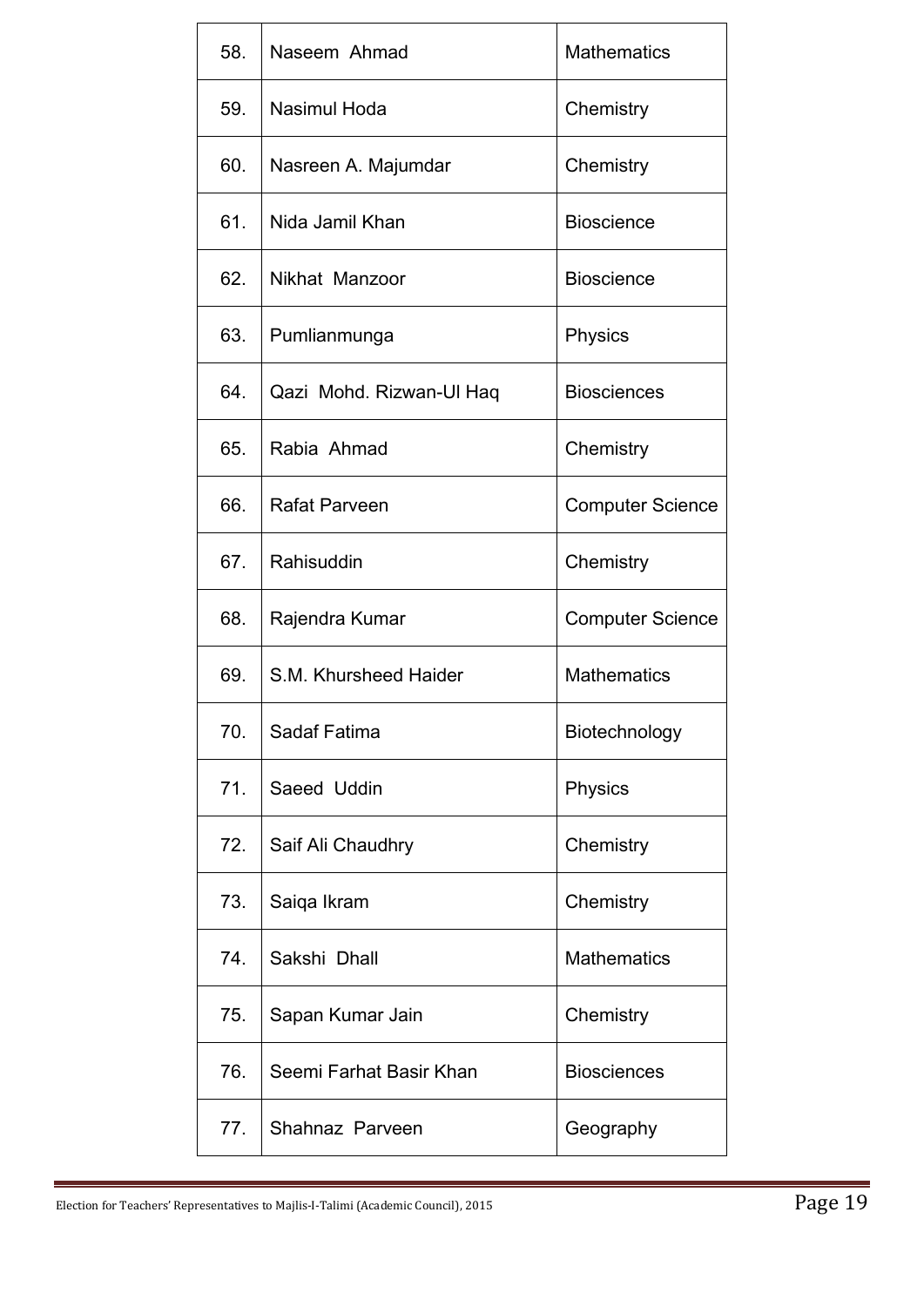| 78.                         | <b>Sharf Alam</b>          | <b>Physics</b>          |
|-----------------------------|----------------------------|-------------------------|
| 79.                         | <b>Sharif Ahmad</b>        | Chemistry               |
| 80.                         | <b>Shehzad Hasan</b>       | <b>Mathematics</b>      |
| 81.                         | Somasri Sen                | <b>Physics</b>          |
| 82.                         | Suraiya Jabin              | <b>Computer Science</b> |
| 83.                         | Syed Afzal Murtaza Rizvi   | <b>Computer Science</b> |
| 84.                         | <b>Syed Akhtar Husain</b>  | <b>Biosciences</b>      |
| 85.                         | <b>Syed Rashid Ahmad</b>   | <b>Physics</b>          |
| 86.<br>Syed Zeeshan Hussain |                            | <b>Computer Science</b> |
| 87.                         | <b>Tabrez Alam Khan</b>    | Chemistry               |
| 88.                         | <b>Taran Singh Bharati</b> | <b>Computer Science</b> |
| 89.                         | Taruna Bansal              | Geography               |
| 90.                         | Tasneem Fatma              | <b>Biosciences</b>      |
| 91.                         | <b>Tokeer Ahmad</b>        | Chemistry               |
| 92.                         | Ufana Riaz                 | Chemistry               |
| 93.<br>Zaheer Khan          |                            | Chemistry               |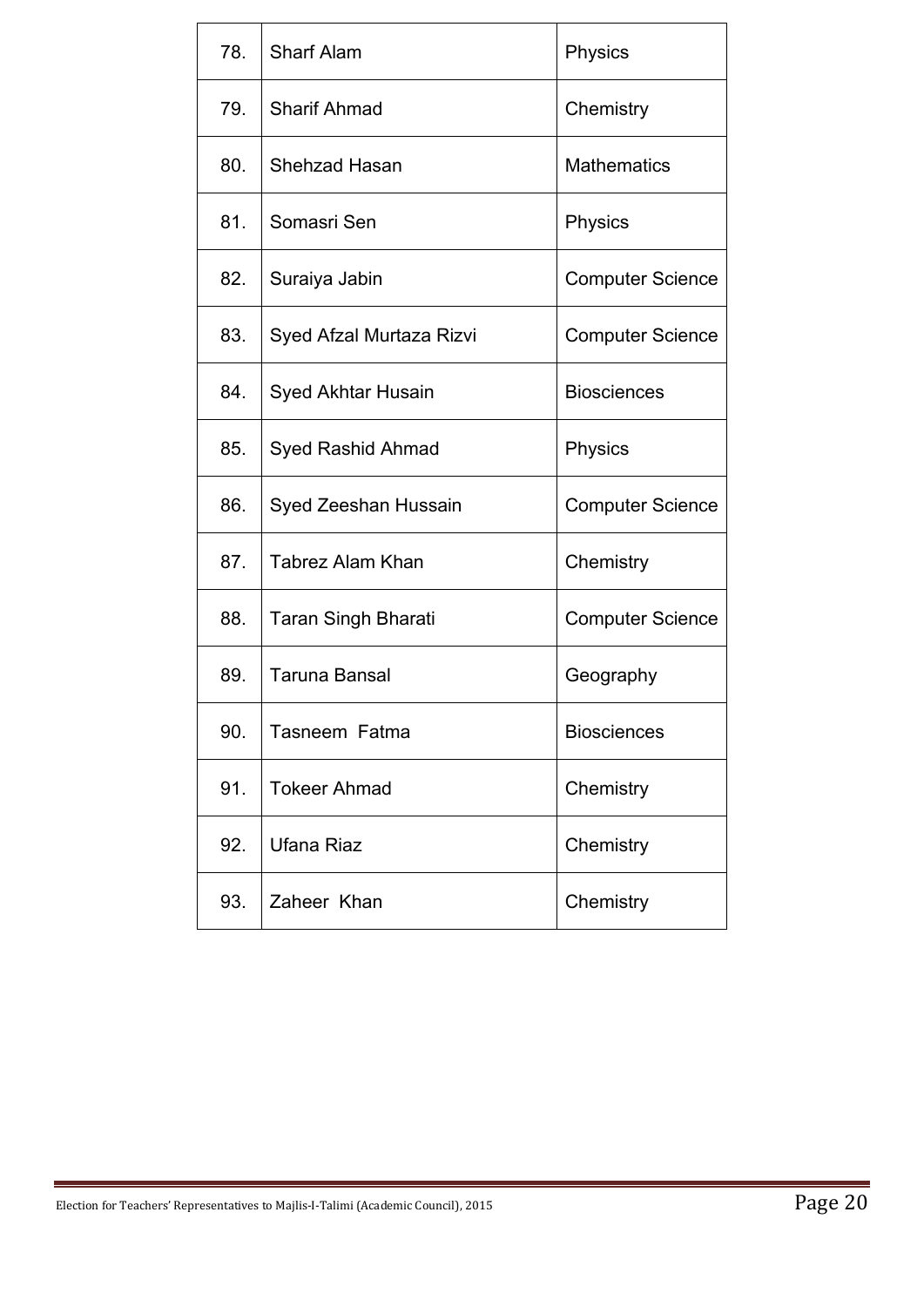# Faculty of Dentistry

| S. No.         | Name of the Teacher |
|----------------|---------------------|
| 1              | Abhishek Mehta      |
| $\overline{2}$ | Akanksha Juneja     |
| 3              | Aman Chowdhry       |
| 4              | Amina Sultan        |
| 5              | Amit Kumar Tamrakar |
| 6              | Anita Sharma        |
| 7              | Anupriya Gupta      |
| 8              | Anuradha Sharma     |
| 9              | Anurag Negi         |
| 10             | Arpita Rai          |
| 11             | Ashu Bhardwaj       |
| 12             | <b>Babita Meena</b> |
| 13             | Dalvinder Singh     |
| 14             | Deborah Sybil       |
| 15             | Deep Inder          |
| 16             | Deepika Bablani     |
| 17             | <b>Eram Perwez</b>  |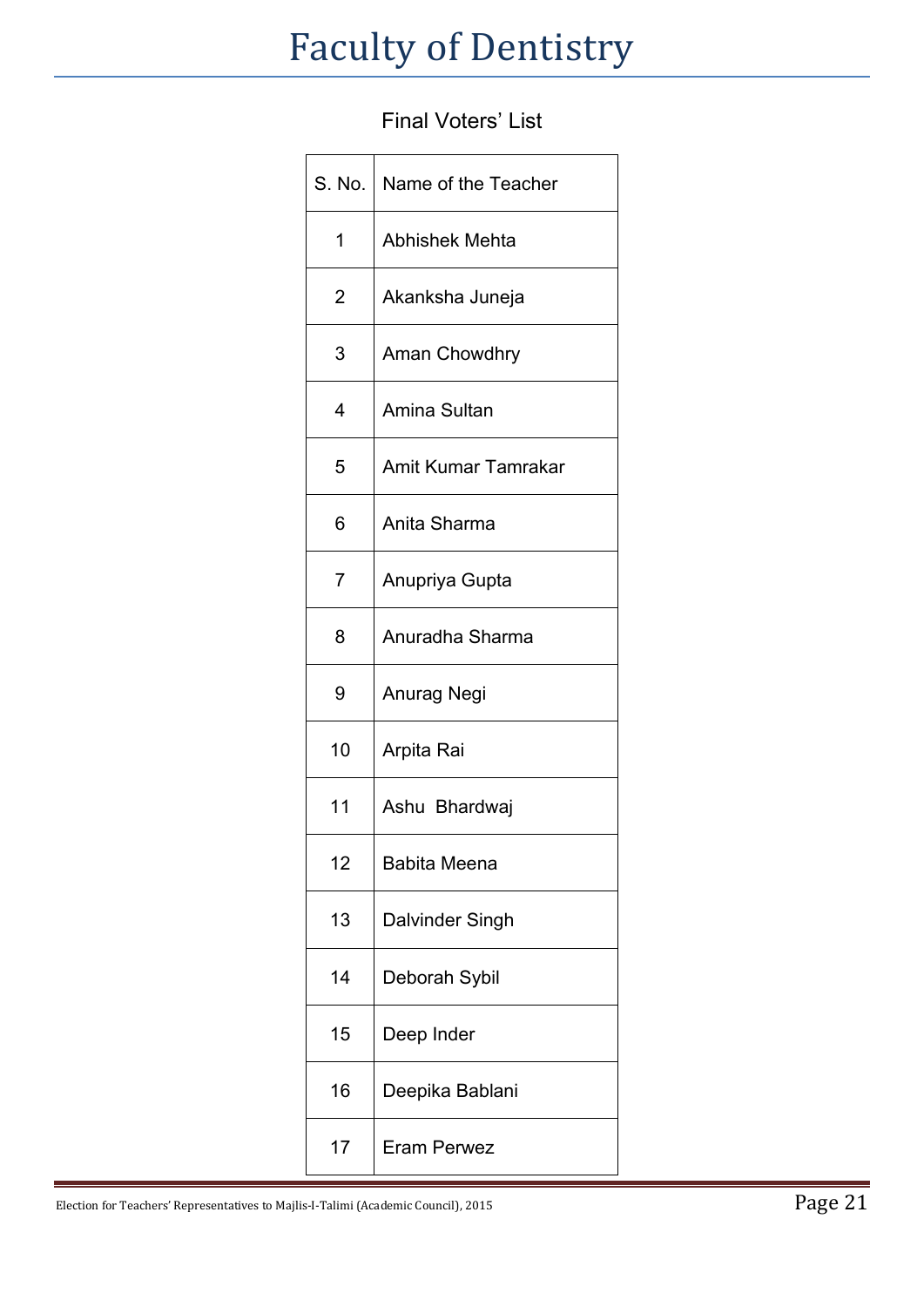| 18 | Geeta Maurya                  |
|----|-------------------------------|
| 19 | <b>Harneet Kaur</b>           |
| 20 | Haseeb Ahsan                  |
| 21 | Imran Khan                    |
| 22 | Keya Sircar                   |
| 23 | Madhuri Alankar Sawai         |
| 24 | Manazir Iqbal                 |
| 25 | Mandeep Kaur                  |
| 26 | <b>Mohammad Faisal</b>        |
| 27 | <b>Mohammad Saleem</b>        |
| 28 | <b>Mohammad Tariq</b>         |
| 29 | <b>Mohammed Yakub Shareef</b> |
| 30 | Mohd Irfan Ansari             |
| 31 | Mohd. Mohsin                  |
| 32 | Mukesh Kumar Hasija           |
| 33 | Murali G.                     |
| 34 | <b>Nadeem Yunus</b>           |
| 35 | Nafis Ahmad                   |
| 36 | Nasreen Akhtar                |
| 37 | Natasha Gupta                 |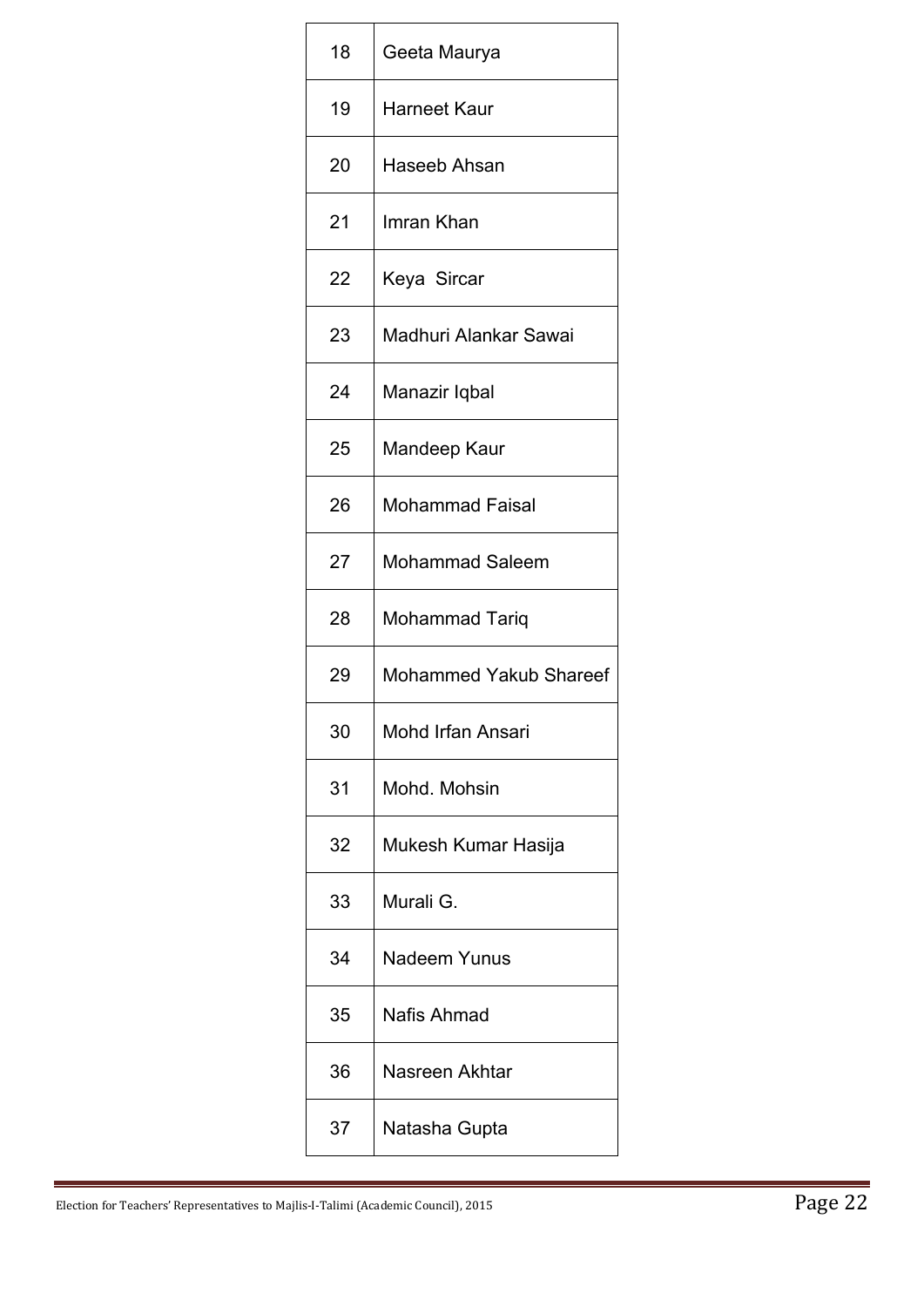| 38 | Naveen Kumar          |
|----|-----------------------|
| 39 | Navin Gupta           |
| 40 | Neelam Singh          |
| 41 | Neeta Kumar           |
| 42 | <b>Nishat Sultan</b>  |
| 43 | Panchali Batra        |
| 44 | Poonam Patnaik        |
| 45 | Pranav Kapoor         |
| 46 | Priyanka Kapoor       |
| 47 | Ragini                |
| 48 | Rana Noor             |
| 49 | Razi Ahmad            |
| 50 | Rizwana Mallick       |
| 51 | Sanjay Miglani        |
| 52 | Sanjay Singh          |
| 53 | Saranjit Singh Bhasin |
| 54 | Sarita Kohli          |
| 55 | Sazina Muzammil       |
| 56 | Seema Manak           |
| 57 | Shabina Sachdeva      |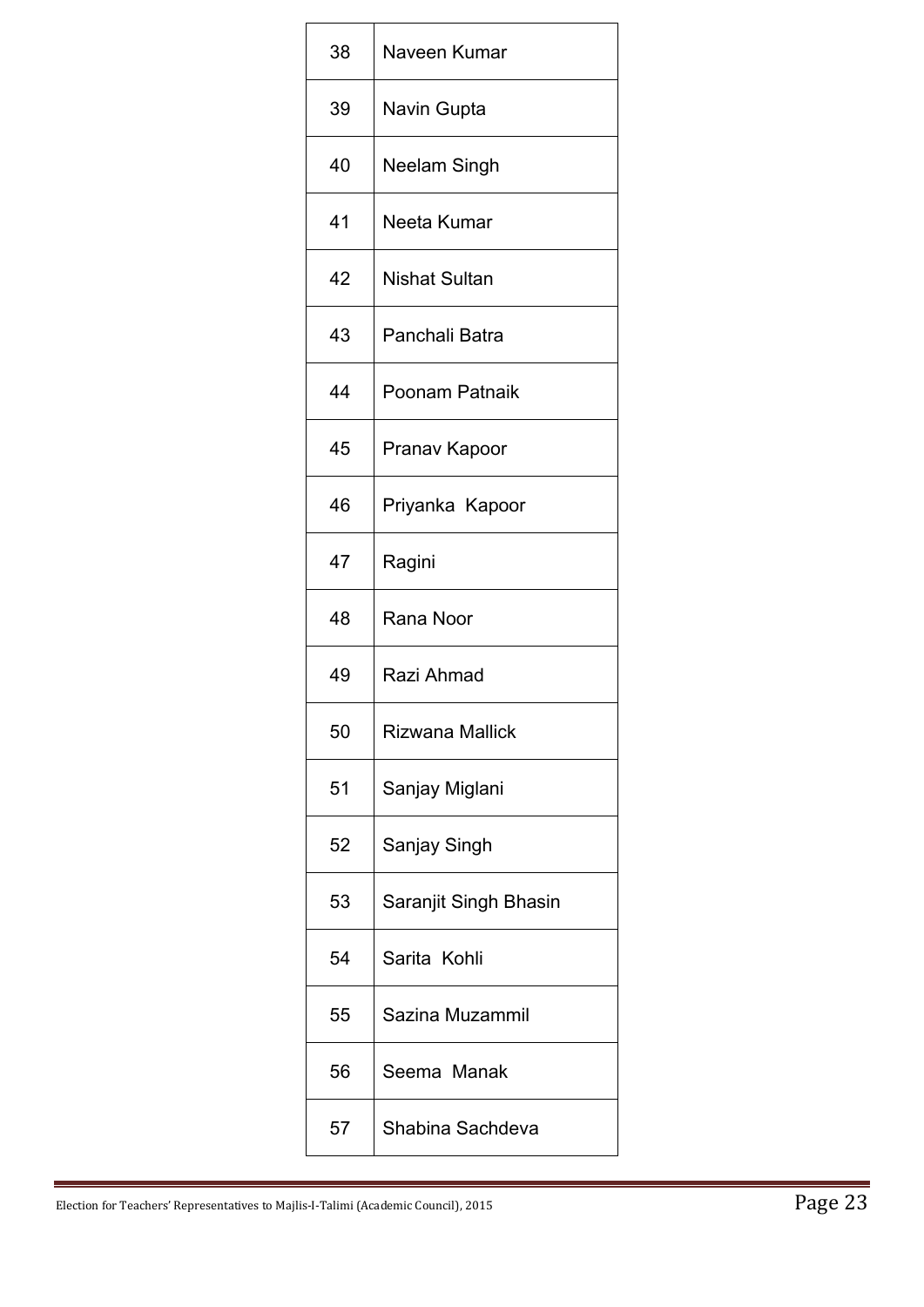| 58 | Shailendra Kumar      |
|----|-----------------------|
| 59 | <b>Shamimul Hasan</b> |
| 60 | Syed Ansar Ahmad      |
| 61 | Tanupriya Gupta       |
| 62 | <b>Tanveer Ahmad</b>  |
| 63 | Vatchala Rani Rm      |
| 64 | Virender Gombra       |
| 65 | Vivek Aggarwal        |
| 66 | <b>Vivek Mehta</b>    |
| 67 | Zeba Jafri            |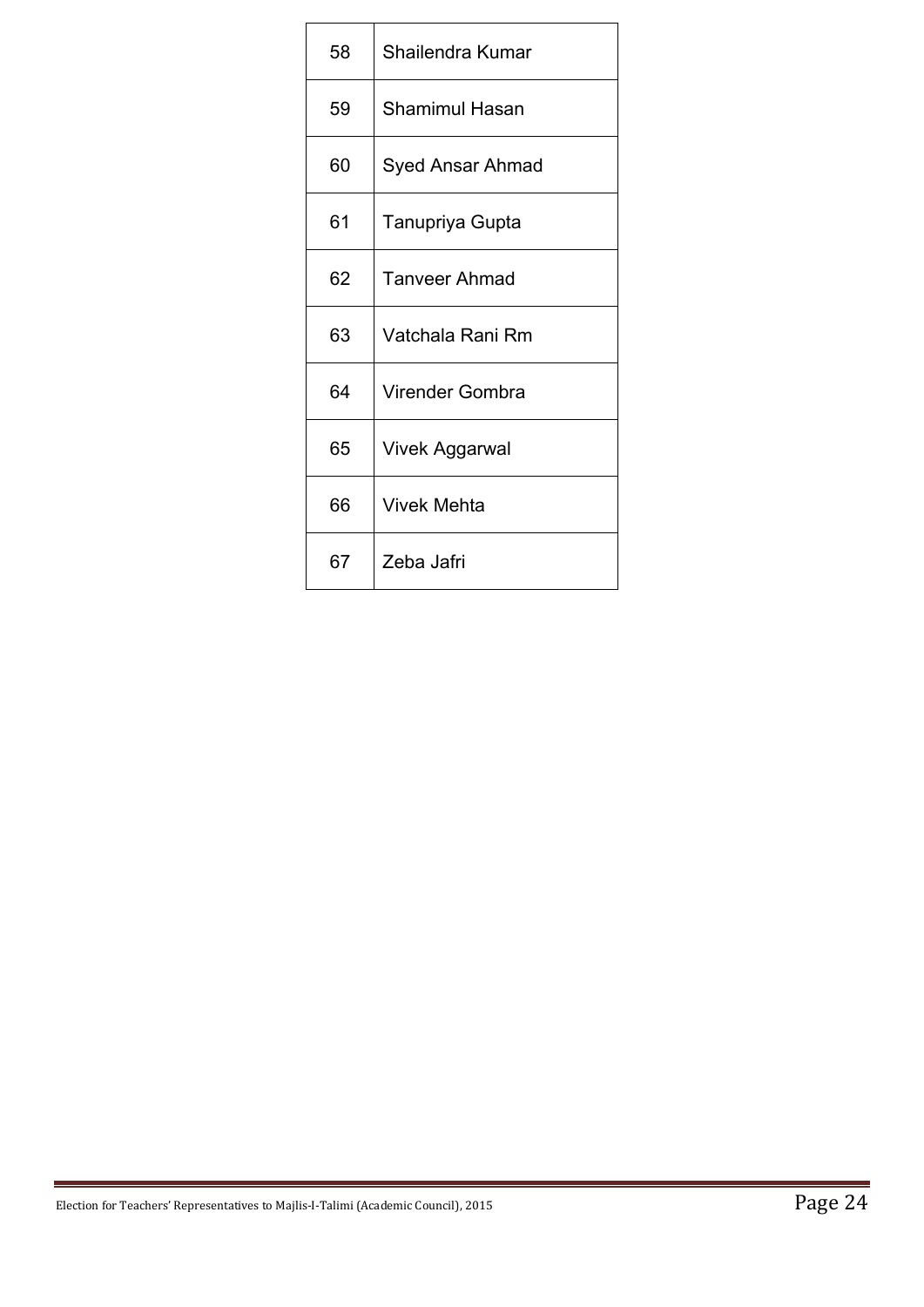# Faculty of Education

### Final Voters' List

| S. No.          | Name of the Teacher  | Department                                |  |
|-----------------|----------------------|-------------------------------------------|--|
| 1.              | Aejaz Masih          | <b>Educational Studies</b>                |  |
| 2.              | Ahrar Husain         | Institute of Advance Studies in Education |  |
| 3.              | Ajit Kumar Bohet     | Institute of Advance Studies In Education |  |
| 4.              | Ali Mohammad         | Institute of Advance Studies In Education |  |
| 5.              | Anita Rastogi        | <b>Educational Studies</b>                |  |
| 6.              | Arif Mohammad        | Institute of Advance Studies In Education |  |
| 7.              | Arshad Ikram Ahmad   | <b>Educational Studies</b>                |  |
| 8.              | Asfia Daneshyar      | Institute of Advance Studies In Education |  |
| 9.              | <b>Bharti Sharma</b> | Institute of Advance Studies In Education |  |
| 10 <sub>1</sub> | Dori Lal             | Institute of Advance Studies In Education |  |
| 11.             | Farah Javed Farooqui | Institute of Advance Studies In Education |  |
| 12.             | Farhana Khatoon      | Institute of Advance Studies In Education |  |
| 13.             | Farida Abdullah Khan | <b>Educational Studies</b>                |  |
| 14.             | Fauzia Khan          | Institute of Advance Studies In Education |  |
| 15.             | <b>Gurjeet Kaur</b>  | Institute of Advance Studies In Education |  |
| 16.             | Harjeet Kaur Bhatia  | <b>Educational Studies</b>                |  |
| 17.             | Harpreet Kaur Jass   | <b>Educational Studies</b>                |  |

Election for Teachers' Representatives to Majlis-I-Talimi (Academic Council), 2015 Page 25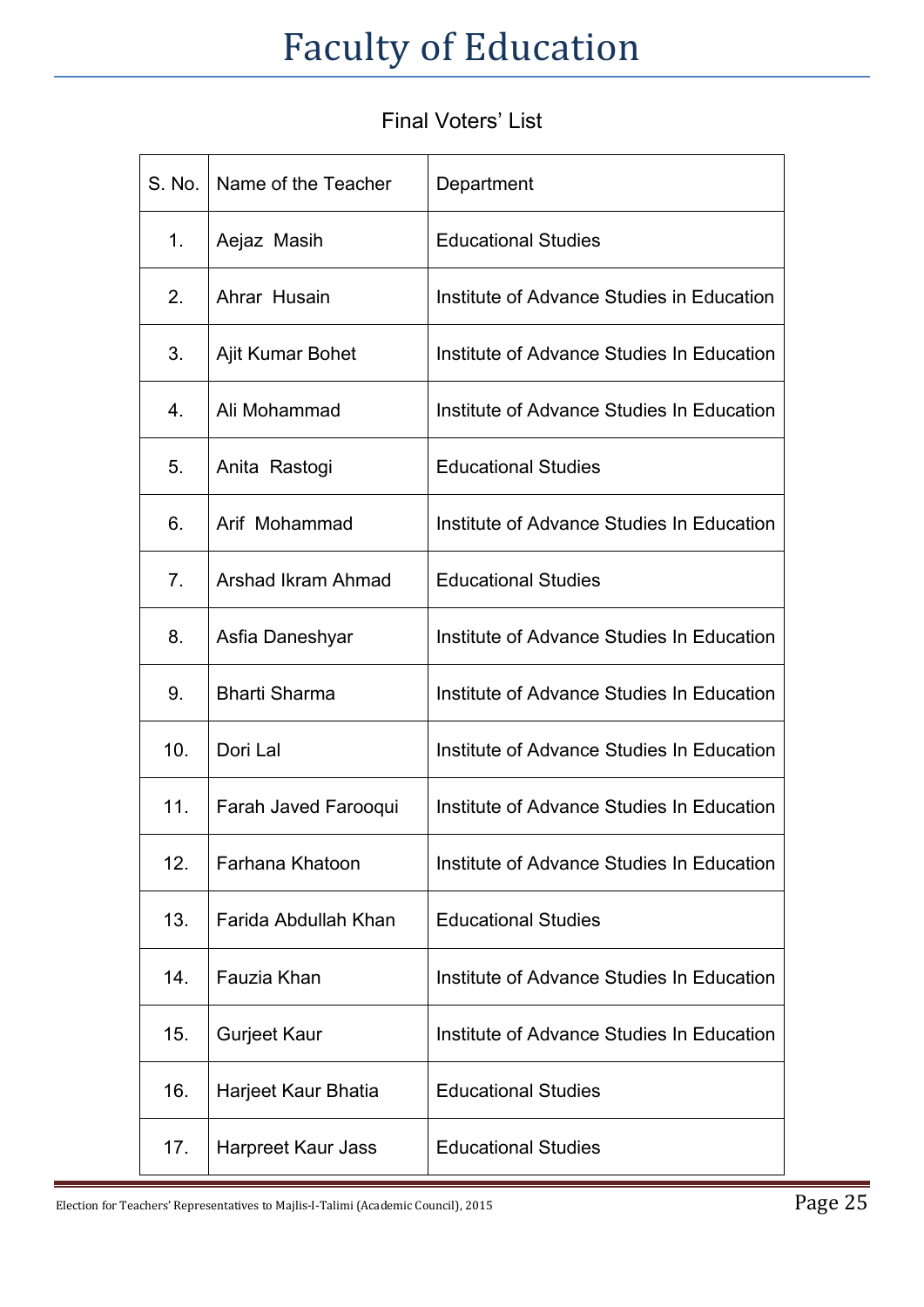| 18. | Ilyas Husain                                                     | <b>Educational Studies</b>                |  |
|-----|------------------------------------------------------------------|-------------------------------------------|--|
| 19. | Institute of Advance Studies In Education<br>Ismat Jahan Siddqui |                                           |  |
| 20. | Janaki Rajan                                                     | Institute of Advance Studies In Education |  |
| 21. | Jasim Ahmad                                                      | Institute of Advance Studies In Education |  |
| 22. | Jessy Abraham                                                    | Institute of Advance Studies In Education |  |
| 23. | Kapil Dhingra                                                    | Institute of Advance Studies In Education |  |
| 24. | Kartar Singh                                                     | Institute of Advance Studies In Education |  |
| 25. | Md. Arsad Ansari                                                 | Institute of Advance Studies In Education |  |
| 26. | Mehnaz Ansari                                                    | Institute of Advance Studies In Education |  |
| 27. | <b>Mohammad Ansar Alam</b>                                       | Institute of Advance Studies In Education |  |
| 28. | Mohammad Irshad                                                  | Institute of Advance Studies In Education |  |
| 29. | <b>Mohammad Yusuf</b>                                            | Institute of Advance Studies In Education |  |
| 30. | Mohd. Akhtar Siddiqui                                            | Institute of Advance Studies In Education |  |
| 31. | Mohd. Faijullah Khan                                             | Institute of Advance Studies In Education |  |
| 32. | Muzammil H. Qasimi                                               | Institute of Advance Studies In Education |  |
| 33. | Naheed Zahoor                                                    | Institute of Advance Studies In Education |  |
| 34. | Najma Amin                                                       | <b>Educational Studies</b>                |  |
| 35. | Quazi Ferdoushi Islam                                            | <b>Educational Studies</b>                |  |
| 36. | Roohi Fatima                                                     | Institute of Advance Studies In Education |  |
| 37. | Sara Begum                                                       | Institute of Advance Studies In Education |  |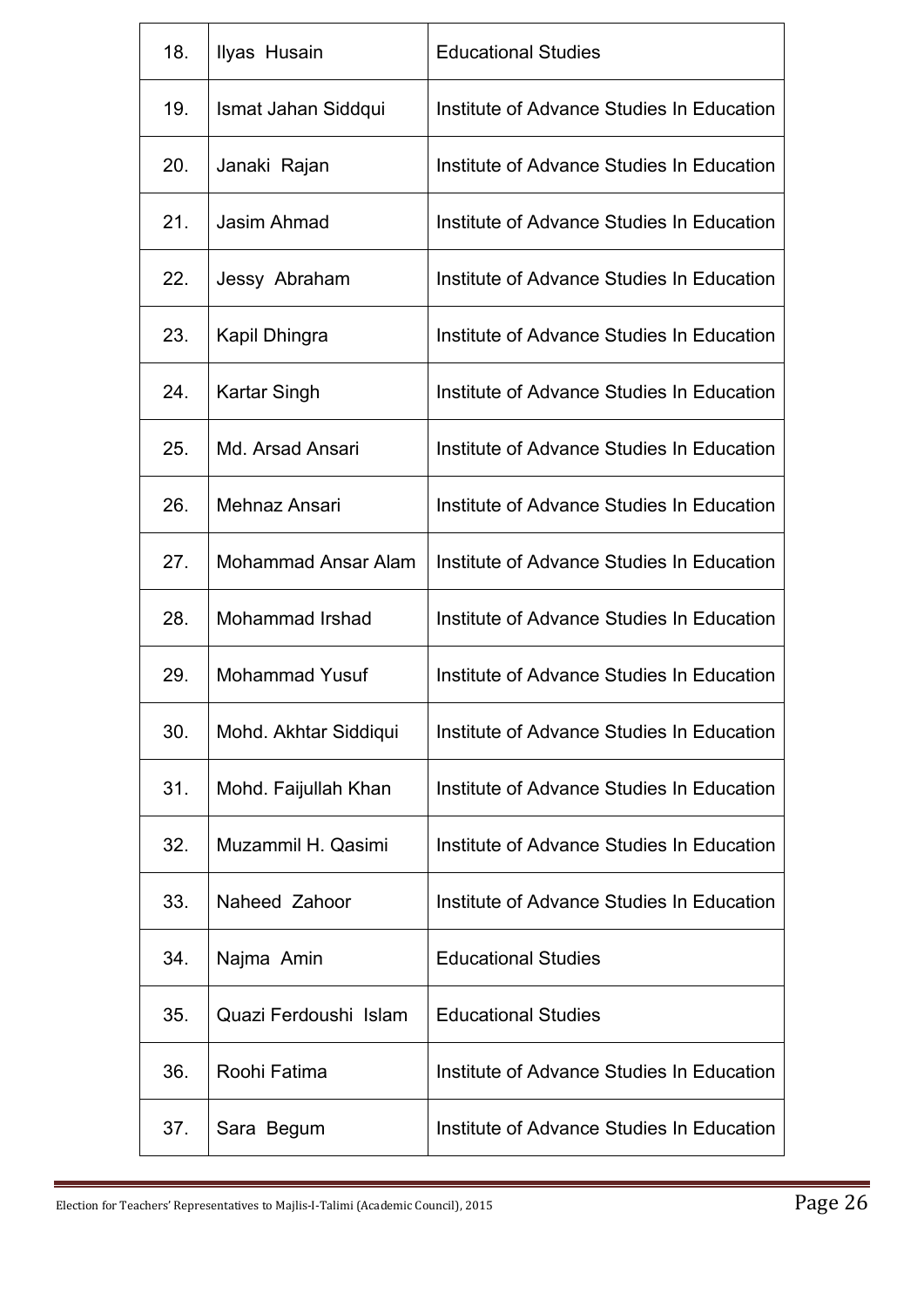| 38. | Sarita Kumari        | <b>Educational Studies</b>                |
|-----|----------------------|-------------------------------------------|
| 39. | Sarwat Ali           | Institute of Advance Studies In Education |
| 40. | Savitri              | Institute of Advance Studies In Education |
| 41. | Shadma Yasmeen       | Institute of Advance Studies In Education |
| 42. | Shankar Mukherjee    | Institute of Advance Studies In Education |
| 43. | Shoeb Abdullah       | Institute of Advance Studies In Education |
| 44. | Sohrab Ali           | Institute of Advance Studies In Education |
| 45. | Syedah Fawzia Nadeem | Institute of Advance Studies In Education |
| 46. | Tabassum Naqi        | Institute of Advance Studies In Education |
| 47. | <b>Talat Aziz</b>    | Institute of Advance Studies In Education |
| 48. | Waseem Ahmad Khan    | Institute of Advance Studies In Education |
| 49. | Zeeshan Zamir Ahmad  | Institute of Advance Studies In Education |